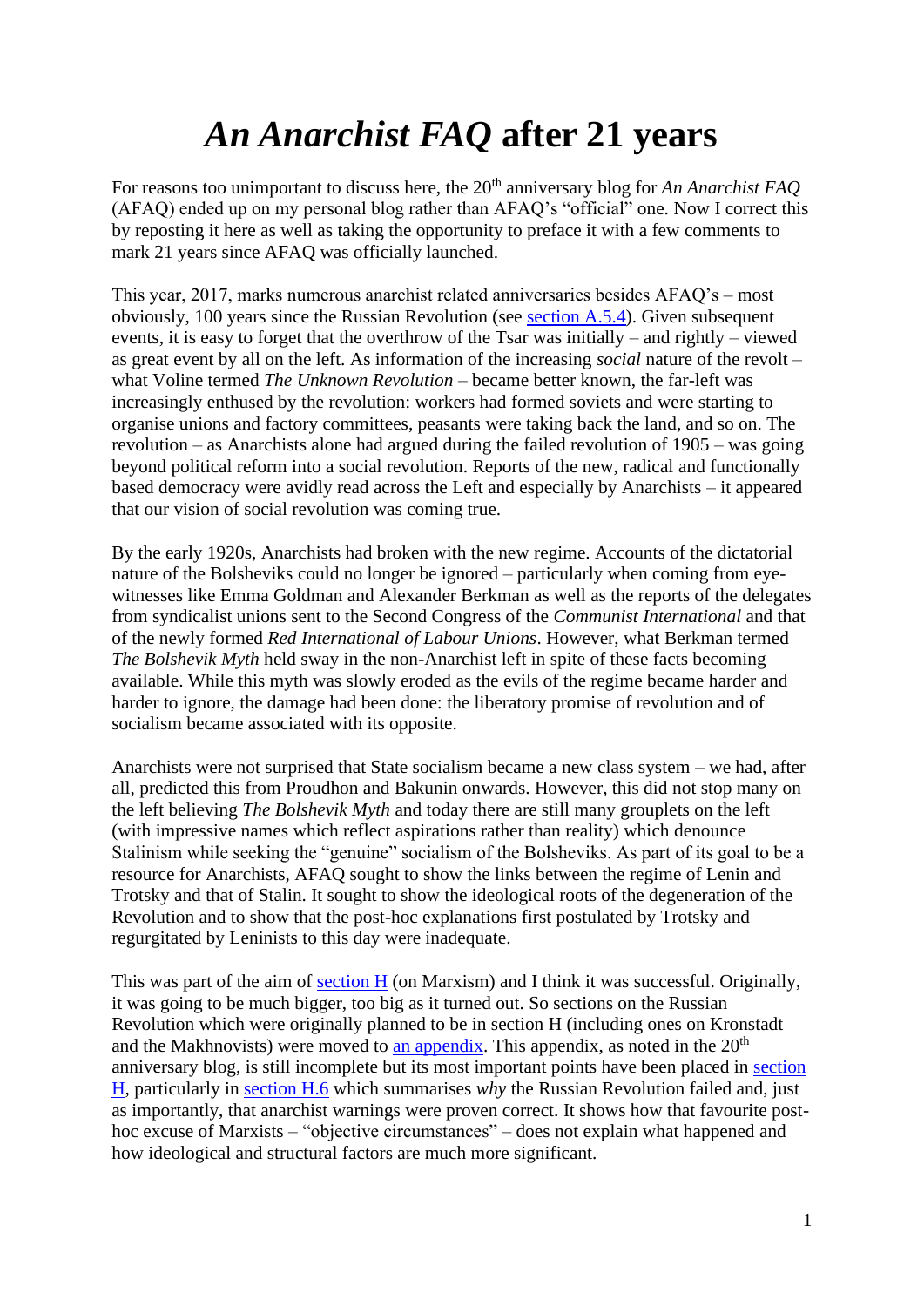*Ideological*, for the politics of the Bolsheviks played a key role. For example: their vision of socialism was impoverished, their analysis of the State was flawed and their vanguardist perspective inherently hierarchical (see [section H.5\)](../sectionH.html#sech5). Some of these ideological positions were unique to the Bolsheviks, many were simply Marxism (or at least social-democratic) as we show (not least, the prejudices in favour of centralisation and economic central-planning).

*Structural*, for the prejudices of Bolshevik ideology played their part in the organisations and solutions they favoured. A perspective which assumes centralisation is "proletarian" and inherently "efficient" builds certain types of organisation. These structures, in turn, produce certain forms of social relationships – namely, a division between rulers and ruled. Centralised bodies also produce a bureaucracy around them in order to make decisions and implement them.

So the interaction of ideology and structure played its part and the "objective circumstances" pushed the embryonic bureaucratic class system in certain ways but they did not create it. In other words, while some kind of new class system was inevitable, the horrors of Stalinism can be said to be the product of the specific factors facing the Russian Revolution. A shorter civil war, for example, may have resulted in a less brutal regime in the 1930s. Note, *less* brutal – for Lenin's regime *was* a bureaucratic State-capitalist party dictatorship and had been within six months of the October Revolution.

Hopefully, AFAQ has shown that the real turning point of the revolution was not Kronstadt in 1921 but the spring of 1918 when the Bolsheviks made explicit what had always been implicit: that party power was more important than soviet democracy. It also shows that recent research confirms that Berkman and Goldman were right (see my ["From Russia with](https://anarchism.pageabode.com/?p=942)  [Critique,"](https://anarchism.pageabode.com/?p=942) *Anarcho-Syndicalist Review*, No. 69) and are far better guides to understanding what went wrong than turn-coats like Serge (see my "Victor Serge: The Worst of the [Anarchists,"](https://anarchism.pageabode.com/?p=769) *Anarcho-Syndicalist Review*, No. 61).

We need to learn the lessons of history rather than seek post-hoc rationalisations which will inevitably lead to a similar outcome in the unlikely event of a Bolshevik-style party gaining popular support as in 1917. I must stress unlikely, for as well as Leninists having little grasp on the actual course of the revolution after October, as discussed in [section H.5.12](../sectionH.html#sech512) they also fail to understand that the Bolshevik party in 1917 did not act like modern-day vanguardists think it did. For if it had, as in 1905, then it would have been as counter-productive – when not irrelevant – as modern-day Leninist sects are. This does not mean there was no party bureaucracy – there was, with an obvious negative impact before *and* after it seized power – but that it was usually ignored by the rank-and-file while being fought by Lenin: it was revolutionary during 1917 in spite of itself, its structures and its perspectives.

Anarchists, of course, did not need to come up with post-hoc explanations for the failure of the Revolution. Our predictions and warnings were confirmed – the State is not simply an instrument of economic class but has its own interests, nationalisation does not end capitalism but just replaces the boss by the bureaucrat, the State is centralised to ensure minority rule and cannot be used to abolish it, and so on. If Marxism paid anything other than lip-service to the idea of "scientific socialism" then all socialists would be anarchists.

Talking of Marxism, the first volume of *Capital* was published 150 years ago, in 1867, twenty years after Marx's disgraceful diatribe against Proudhon, *The Poverty of Philosophy*. Looking at both works is interesting, not least because Marx singularly failed in 1867 to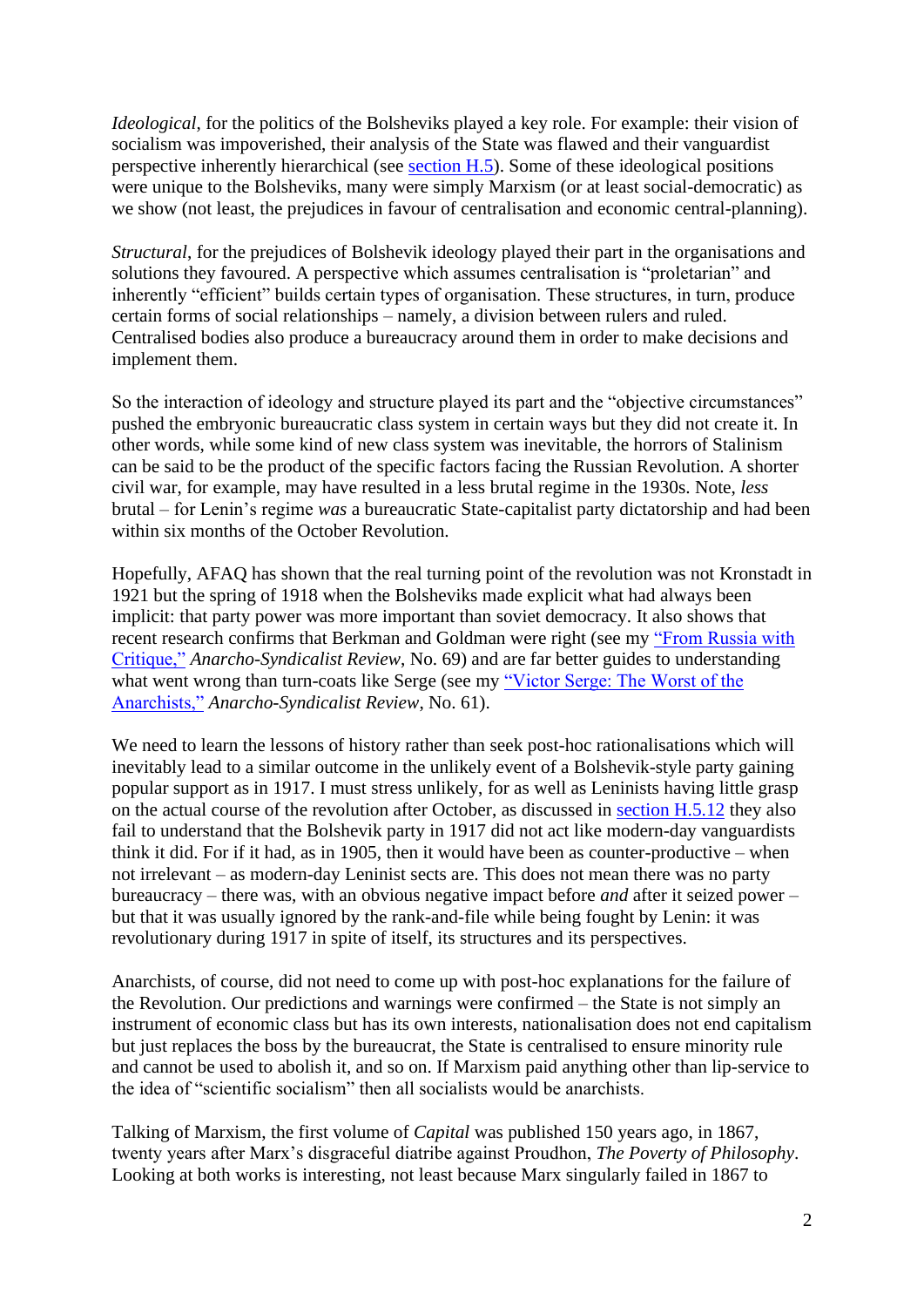apply the methodology he denounced Proudhon for not following in 1847. Instead, he uses the very one he mocked the Frenchman for utilising – namely building an abstract model of capitalism – while also taking up Proudhon's theory of exploitation he had likewise once ridiculed (see my ["The Poverty of \(Marx's\) Philosophy",](https://anarchism.pageabode.com/?p=998) *Anarcho-Syndicalist Review*, No. 70). Ironically, if you ignore the facts and accept *The Poverty of Philosophy* as a valid critique of Proudhon then you also have to admit it is also a valid critique of *Capital*, which is *not* the book he criticised Proudhon for not writing in 1847.

In many ways, *The Poverty of Philosophy* is the template of subsequent Marxist polemics on Anarchism (see [section H.2](../sectionH.html#sech2) for a critique of the most common claims). It is full of so many distortions that it is nearly impossible to answer them all, not to mention the postulating of some notion – in this case, amongst many others, labour notes and idealism – that are just inventions. Take the latter. As one ex-Marxist academic noted:

"Despite Marx's scornful criticism, it is not the case that Proudhon regarded actual social conditions and economic forces as the embodiment of abstract philosophical categories antecedent to social reality. On the contrary, he is at pains to state that the intellectual organisation of social reality in abstract categories is secondary to that reality." (Leszek Kolakowski, *Main Currents of Marxism* [Oxford: Oxford University Press, 1978], vol. 1, p. 205)

Which raises the obvious question: why did Marx suggest Proudhon was an idealist given that he obviously was not? Then again, this is hardly an isolated case and most Marxists have tended to follow this example when trying to critique anarchism. As informed readers of Marxist polemics against Anarchism will know, the notion of post-truth has existed far longer than most acknowledge.

Given the level of nonsense in it, it is perhaps understandable why Proudhon did not bother replying – if personal and political events had not made responding difficult, he surely would have thought no one who has read his book would take it seriously. He was right – except that the two volumes of *System of Economic Contradictions* are not an easy book and few readers of Marx bother to compare him to what Proudhon actually wrote. All in all, the words of scientist (and, obviously, non-anarchist) Richard Dawkins against one of his critics are applicable here:

"we are in danger of assuming that nobody would dare to be so rude without taking the elementary precaution of being right". ("In Defence of Selfish Genes," pp. 556-573, *Philosophy*, Vol. 56, No. 218, p. 556)

Given that many Marxists regurgitate previous attacks on anarchism when putting pen to paper, it is not academic or obscure to discuss things like this. The echoes of Marx's 1847 book are still being heard today and it aids our current activity and theory to understand what was wrong with that critique and subsequent ones. To not know our own history, to not know our own theorists, means being at a disadvantage against those who pretend to do.

Beyond the dishonesty, Marx's work is of note for the alternative he sketched to Proudhon's market socialism – and "sketched" is being generous. It amounts to a few sentences and is rooted in generalising from an example of two workers and two products to an economy of millions of workers and products. Given this, perhaps it is not surprising that the Bolshevik experiment failed so spectacularly – Marx clearly had no notion of the need for gathering,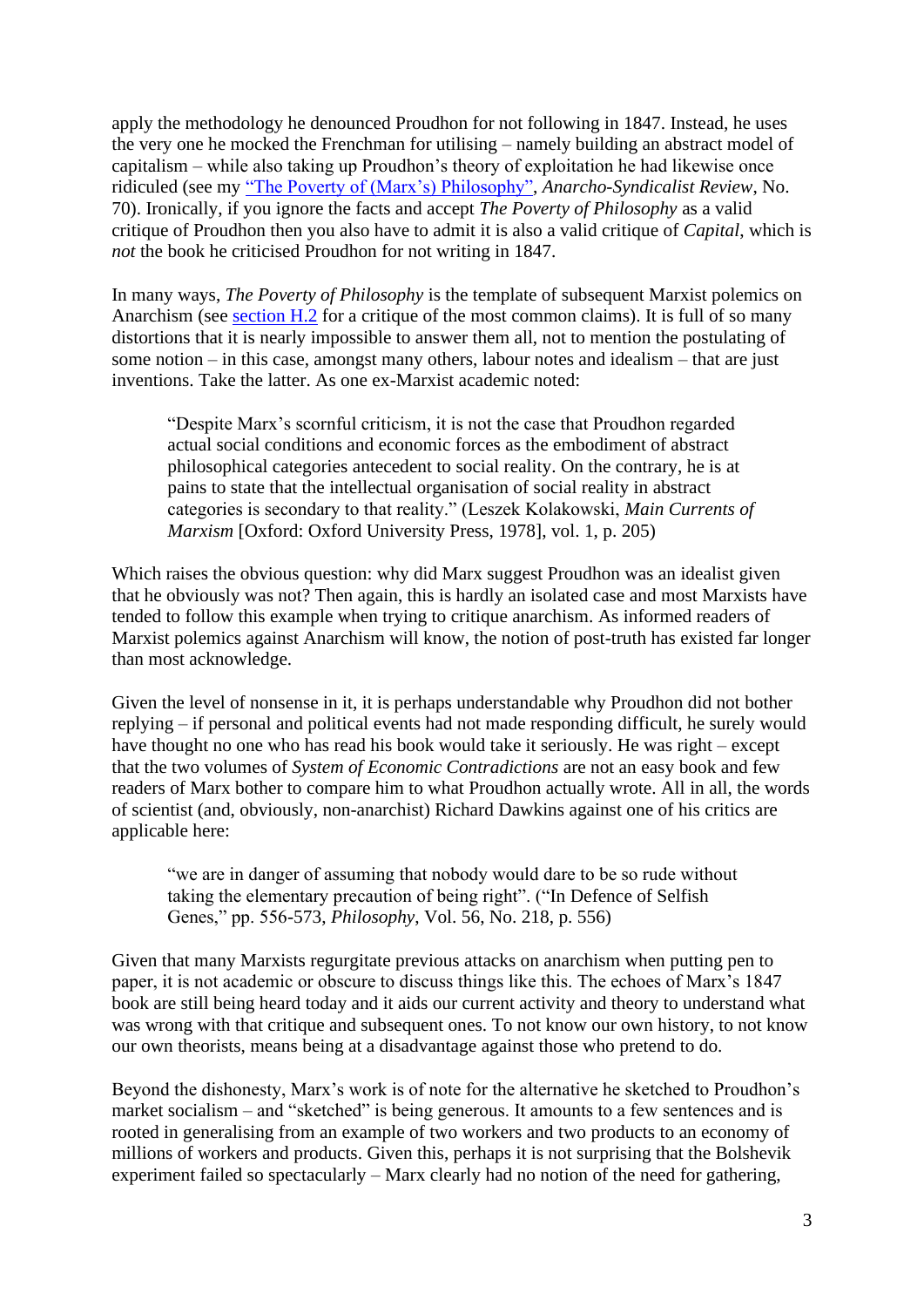processing and implementing the information required for central planning. He and Engels always presented this process as simple rather than the bureaucratic nightmare it would be.

It should be said that Marx did make contributions to socialism and the understanding of capitalism. Even Bakunin recognised this and said so, repeatedly. This should not stop us recognising that he built upon an analysis started by others (not least, Proudhon) and that his arguments for practical activity were deeply flawed. Bakunin, not Marx, was right about the fate of "political action" (in reformism) and the "dictatorship of the proletariat" (in tyranny).

So on the 100<sup>th</sup> anniversary of the Russian Revolution, we can but hope that socialists will reflect on the ideological roots for the failure rather than seek solace in the post-hoc rationalisations began by Trotsky. After all, the Bolsheviks remained true to the vision of a centralised economic system based on nationalisation. As with Marx, workers' selfmanagement of production did not figure highly (if at all) in Bolshevik visions of "socialism" – unlike anarchists from Proudhon onwards. Similarly, they remained true to the vision of centralised, hierarchical and unitarian political structure even if it were based, nominally, on working class organisations, the soviets (workers councils), rather than the orthodox Marxist position of capturing and transforming the current State (see [section H.3.10\)](../sectionH.html#sech310). As Kropotkin put it:

"It is therefore essential that to free themselves the masses who produce everything without being allowed to control the consumption of what they produce, find the means which enable them to display their creative forces and to develop themselves new, egalitarian, forms of consumption and of production.

"The State and national representation cannot find these forms. It is the very *life* of the consumer and of the producer, his intellect, his organising spirit which must find them and improve them by applying them to the daily needs of life.

"It is the same for forms of political organisation. In order to free themselves from the exploitation they are subjected to under the supervision of the State, the masses cannot remain under the domination of the forms which prevent the blossoming of popular initiative. These were developed by governments to perpetuate the servitude of the people, to *prevent it from letting its creative force blossom* and to develop institutions of egalitarian mutual aid. New forms must be found to serve the opposite goal." (*La Science moderne et l'anarchie* [Paris: Stock, 1913], p. 323)

This means that the Russian experience has confirmed that socialism has to be free – libertarian – or not at all. Sadly, unlike when AFAQ was started 21 years ago, "libertarian" has become increasingly associated with the right in Britain as it has in the United States. This is of obvious concern for all genuine libertarians. I have addressed the history of libertarian in *AFAQ* and its blog, which – like the revision of non-published appendices – has been somewhat quiet of late. An obvious exception was the posting of *[160 years of](160-years-libertarian.html)  [Libertarian](160-years-libertarian.html)* this year to mark the coining of *libertaire* by Joseph Déjacque. As well as including a new and complete translation of Déjacque's 1857 "Open Letter" to Proudhon, it covers anarchist use of the term and the right's attempt to steal the word.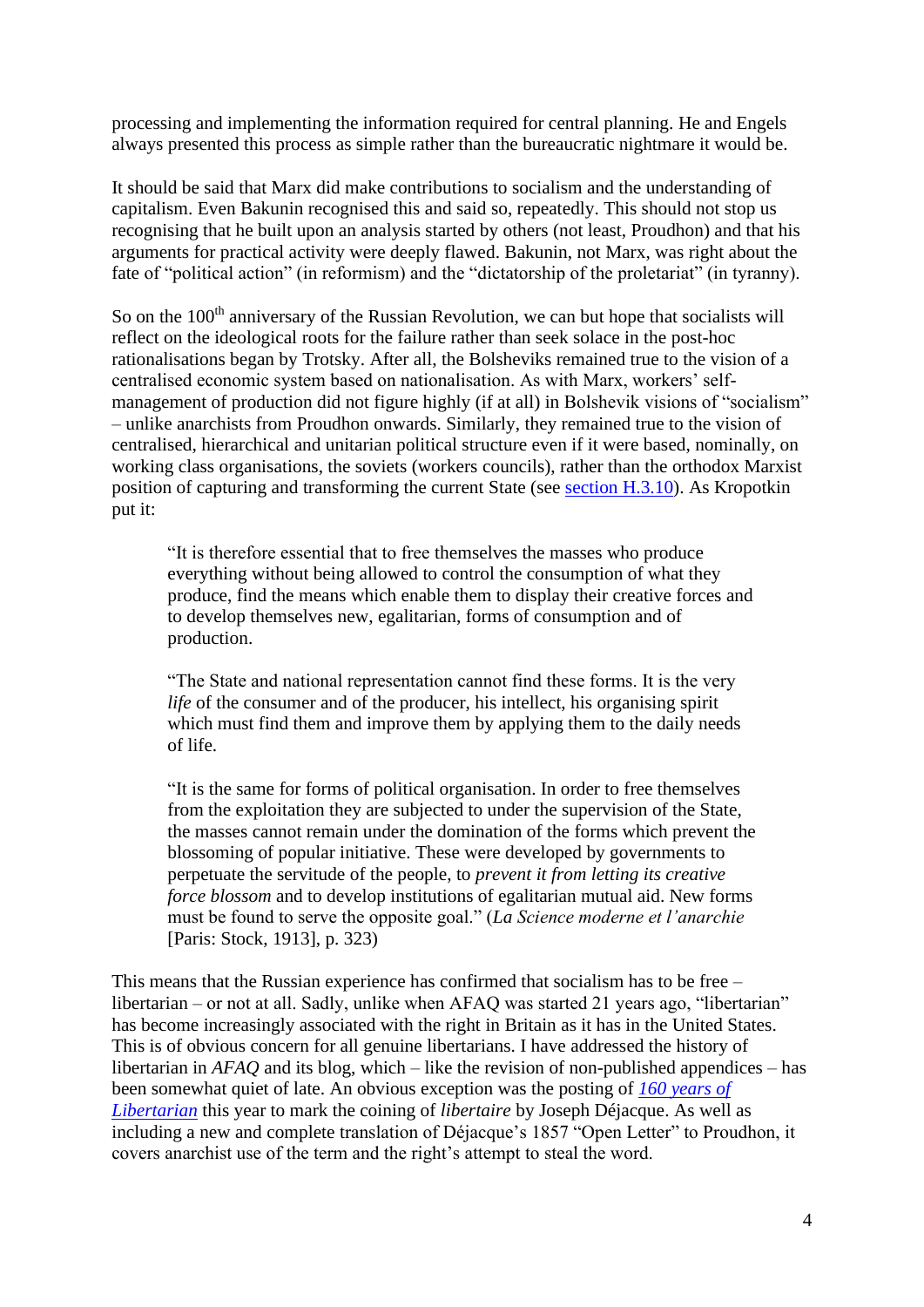Suffice to say, the mess which is Wikipedia's entry on "libertarian" shows how distinct Anarchism is from Liberalism – unsurprisingly, given that Proudhon's seminal *What is Property?* and other works are obviously an extended critique of (classical) liberalism. For the right, "liberty" means little more than those with private power being able to restrict the freedom of the rest. What is annoying is that they use the good word "libertarian" to describe this regime of private power. Kropotkin's words from 1913 are still as relevant now as then:

"In today's society, where no one is allowed to use the field, the factory, the instruments of labour, unless he acknowledge himself the inferior, the subject of some Sir – servitude, submission, lack of freedom, the practice of the whip are *imposed* by the very form of society. By contrast, in a communist society which recognises the right of everyone, on an egalitarian basis, to all the instruments of labour and to all the means of existence that society possesses, the only men on their knees in front of others are those who are by their nature voluntary serfs. Each being equal to everyone else as far as the right to wellbeing is concerned, he does not have to kneel before the will and arrogance of others and so secures equality in all personal relationships with his comembers.

"[…] We finally realise now that without communism man will never be able to reach that full development of individuality which is, perhaps, the most powerful desire of every thinking being. It is highly probably that this essential point would have been recognised for some time if we had not always confused *individuation* – that is to say, the complete development of individuality – with *individualism*. Now, individualism – it is high time to understand this – is nothing but the *Every man for himself, and the Devil take the hindmost* of the bourgeoisie, who believed to find in it the means of freeing himself from society by imposing on workers economic serfdom under the protection of the State" (Op. Cit., pp. 163-5)

Of course, thanks to Bolshevism, "communism" is usually viewed to mean central-planning (or what Anarchists more accurately call State-capitalism – see [section H.3.13\)](../sectionH.html#sech313) but we should not forget that Kropotkin simply meant distribution according to *need* rather than *deed*: which was what Joseph Déjacque had argued for in 1857 against Proudhon's market socialism (distribution according to the products of labour). Nor should we forget the desire for genuine freedom, for the free association of equals rather than that of master-servants driven by economic necessity, which inspired the coining of the term "libertarian" in 1857 and its subsequent embrace by Anarchists world-wide. Hopefully recounting the origins of the word, showing how and why the propertarians stole it, will make more people refuse to let the right use it – we can only hope that by  $40<sup>th</sup>$  anniversary of AFAQ they will be called propertarians by all…

Finally, it is also 175 years from Kropotkin's birth. I'm glad to note that the all-too-common notion of Kropotkin as "the gentle sage" is being replaced by a more accurate account of his politics. Rather than being one of the best served Anarchist thinkers in terms of their works, only a fraction of his writings is available in English. His articles for French, British and Russian anarchist papers are still mostly unknown and even his final book, the last book published in his lifetime, 1913's *La Science moderne et l'anarchie* has never been translated in full (although I have been working to remedy that and next year, 2018, will see AK Press finally publish *Modern Science and Anarchy* in English translation).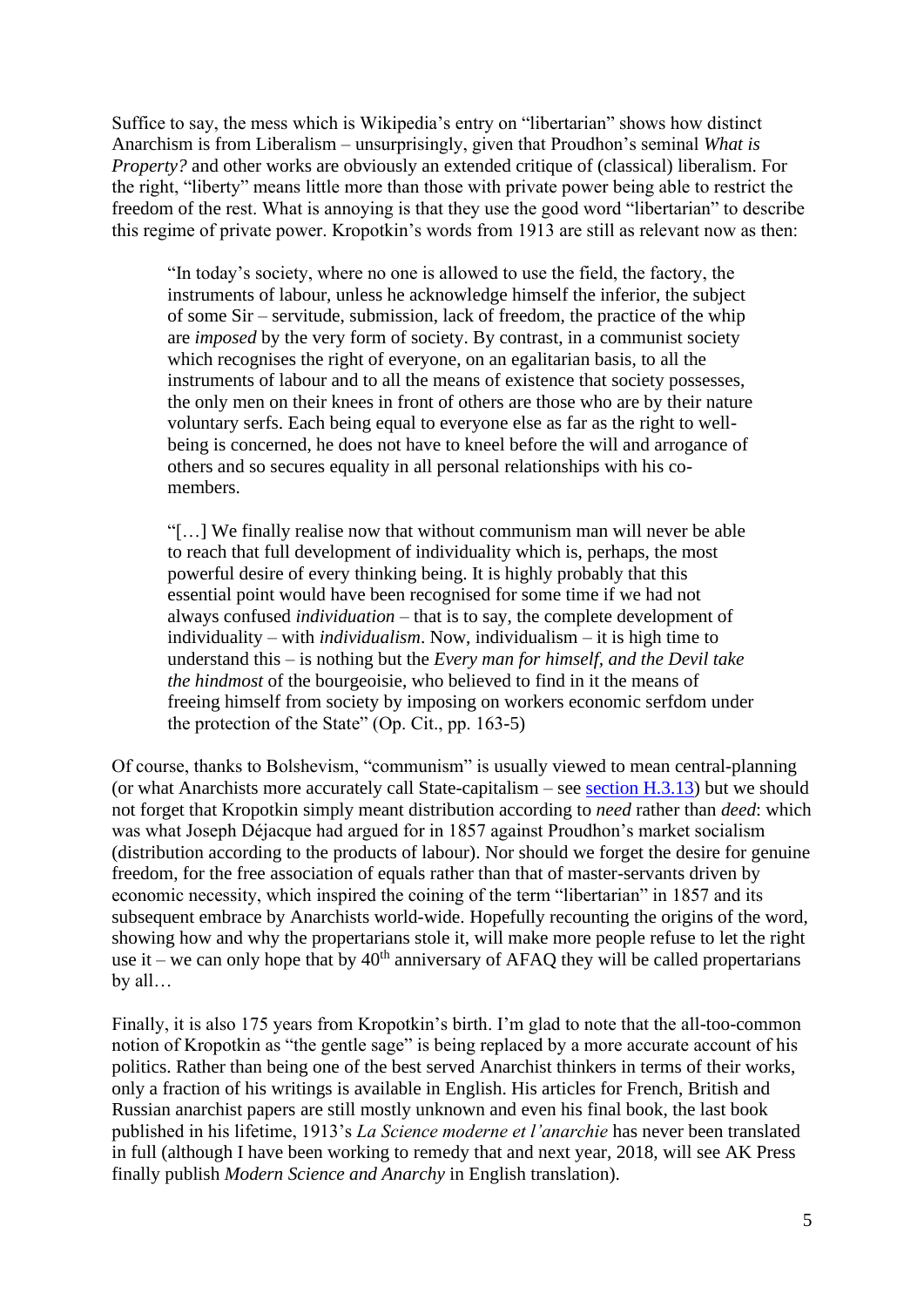So our understanding of Kropotkin's works is to some degree incomplete. Many accounts of his ideas are based on his most general works, which cannot help but skew our understanding of his ideas. In short, his works most focused on the labour movement have not generally been published as pamphlets and when they have (such as the English-language work "Politics and Socialism") they have rarely been reprinted. These articles help flesh out why Anarchists are against the State, against using it to abolish capitalism, and what our alternative to electioneering is (see [section J\)](../sectionJ.html).

Rather than oppose the State for idealistic reasons, Anarchist anti-Statism is based on a class analysis of it – the recognition that it exists to impose minority class rule and has developed specific features to do so. This means that utilising the bourgeois State – or a State, like the Bolsheviks, marked by centralisation and unitarian structures – will not create socialism. This is because the modern State is first and foremost a *bourgeois* structure:

"the State, with its hierarchy of functionaries and the weight of its historical traditions, could only delay the dawning of a new society freed from monopolies and exploitation […] what means can the State provide to abolish this monopoly that the working class could not find in its own strength and groups? […] what advantages could the State provide for abolishing these same privileges? Could its governmental machine, developed for the creation and upholding of these privileges, now be used to abolish them? Would not the new function require new organs? And these new organs would they not have to be created by the workers themselves, in *their* unions, *their* federations, completely outside the State?" (Kropotkin, Op. Cit., pp. 91-2)

This shows the alternative to social democracy, namely militant labour struggle: what became known as syndicalism – although, as *Direct Struggle Against Capital* shows, Kropotkin had advocated it in the late 1870s and early 1880s. The notion that there is a fundamental difference between anarchism and syndicalism cannot be supported (see [section H.2.8\)](../sectionH.html#sech28). True, anarchism was initially reformist (Proudhon was opposed to strikes) but modern, revolutionary, anarchism was born in the First International and took a syndicalist position from the start. Kropotkin, like other revolutionary anarchists, took this "Bakuninist" position – although, like Bakunin, he did not think unions *by themselves* would *inevitably* be revolutionary and so also saw the need for anarchists to organise as anarchists to influence the class struggle (see [section J.3\)](../sectionJ.html#secj3).

Likewise, we should not become fixated on unions for in 1905 – twelve years before Lenin – Kropotkin saw the possibility of the soviets as a means of fighting capitalism and statism and explicitly linked them to the Paris Commune:

"the workers' Council […] had been appointed by the workers themselves – just like the insurrectional Commune of August 10,  $1792 -$ [...] This very much reminds us of the Central Committee which preceded the Paris Commune of 1871, and it is certain that workers across the country should organise on this model […] these councils represent the revolutionary strength of the working class. […]

"This is direct action at work […] Let it not then be said that the workers of the Latin nations, by preaching the general strike and direct action, have taken the wrong path. The Russian working people, by applying these for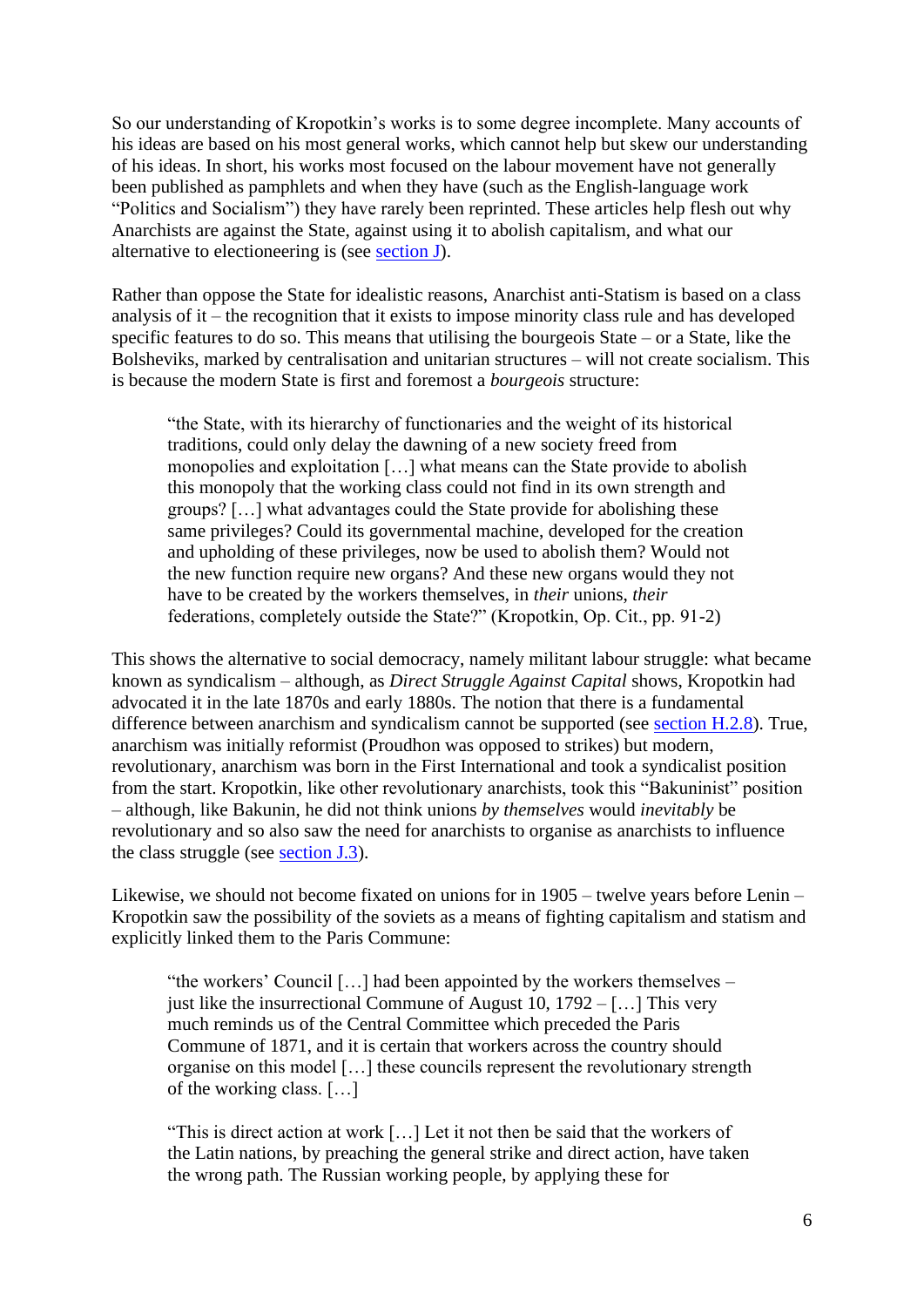themselves, have proven that their brothers in the West were perfectly right. [...] it is certain that the workers who succeeded in forcing the autocracy to capitulate will also force capitalism to do so. They will do more. They will be able to find forms of communal industrial organisation. But first they must first send packing the hypnotisers [*endormeurs*] who tell them: 'Just make the political revolution; it is too early for the social revolution.' […] and while the socialist theoreticians strove to prove the impossibility of any general strike, they, the workers, began to go through the workshops, putting a stop to work everywhere. […] After a few days, the strike was absolutely general […] It was a whole people going on strike […]

"A new force was thus established by the strike: the force of the workers asserting themselves for the first time and setting in motion this lever of any revolution – *direct action*. […] It is equally obvious, furthermore, that the revolution will not be the work of a few months, but of several years. At the very least, what has been accomplished so far proves that this revolution will be of a social nature […] bourgeois elements have already faded behind the two great forces of the peasants and the workers, and the two great means of action have been the general strike and direct action.

"There is every reason to believe that the workers of the cities will understand the strength conferred by direct action added to the general strike and, imitating in this the peasant rebels, they will likely be led to get their hands on all that is necessary to live and produce. Then they can lay in the cities the initial foundations of the communist commune." ("L'Action directe et la Grève générale en Russie," *Les Temps Nouveaux*, 2 December 1905)

This, obviously, is echoed in *La Science moderne et l'anarchie* but it has its origins in the Bakunin and the Federalist wing of the First International, as reflected Kropotkin's writings on the labour movement from the 1870s onwards (see *Direct Struggle Against Capital* for a representative selection across the decades) and ably explored by Robert Graham in *'We Do Not Fear Anarchy – We Invoke It': The First International and the Origins of the Anarchist Movement* (Oakland/Edinburgh: AK Press, 2015). As Bakunin put it:

"Workers, no longer count on anyone but yourselves […] Abstain from all participation in bourgeois radicalism and organise outside of it the forces of the proletariat. The basis of that organisation is entirely given: the workshops and the federation of the workshops; the creation of funds for resistance, instruments of struggle against the bourgeoisie, and their federation not just nationally, but internationally. The creation of Chambers of Labour […] the liquidation of the State and of bourgeois society [...] Anarchy, that it to say the true, the open popular revolution […] organisation, from top to bottom and from the circumference to the centre" ("Letter to Albert Richard", *Anarcho-Syndicalist Review* No. 62, p. 18)

Kropotkin also pointed to the neighbourhood assemblies, or sections, of the Great French Revolution as a form of popular self-organisation which anarchists today could learn from (see chapters XXIV and XXV of *The Great French Revolution*, both included in *Direct Struggle Against Capital*). In this way would develop "independent Communes for the *territorial* groupings, and vast federations of trade unions for groupings *by social functions* –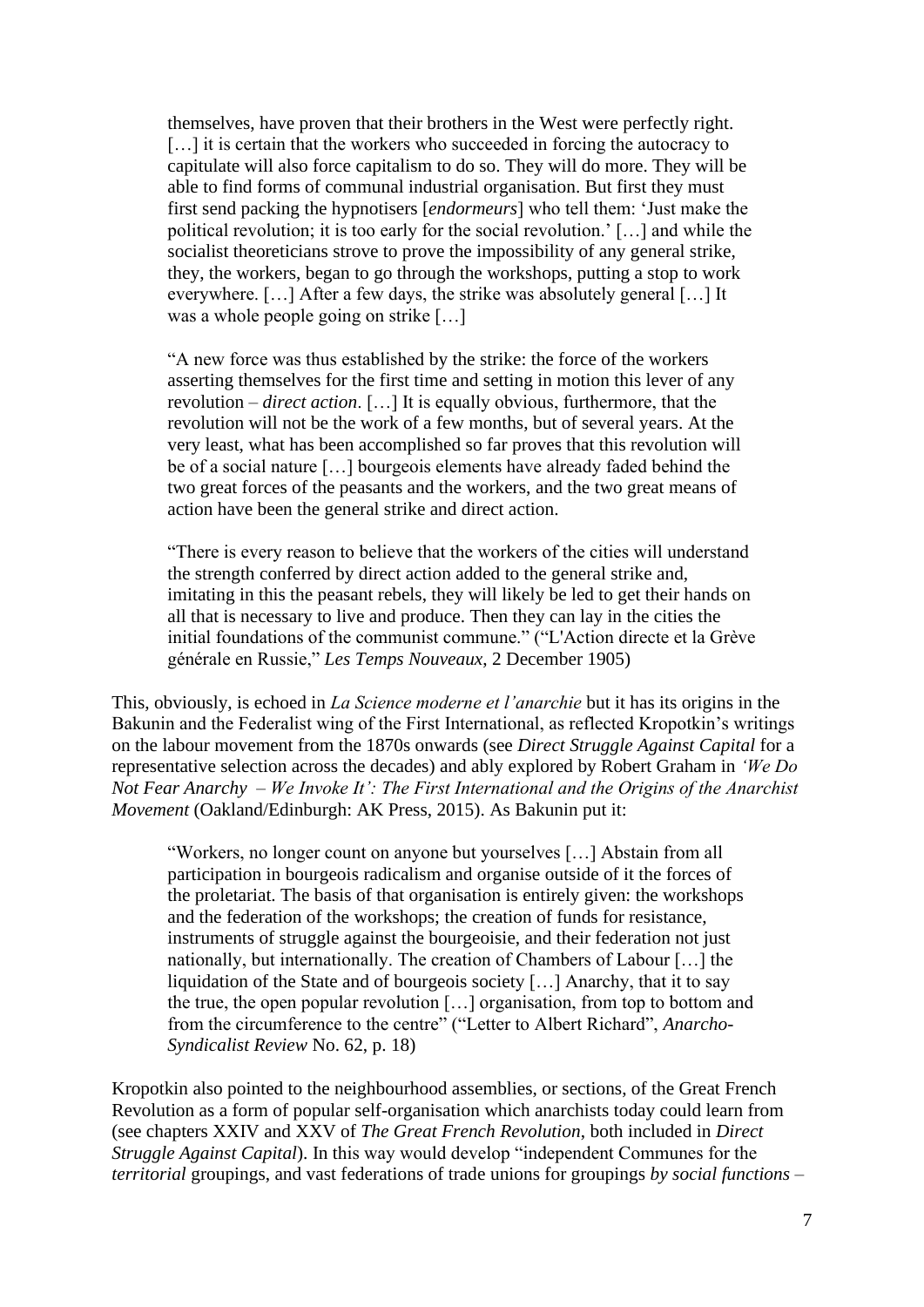the two interwoven and providing support to each to meet the needs of society". Added to these are the "groupings *by personal affinities* – groupings without number, infinitely varied, long-lasting or fleeting, emerging according to the needs of the moment for all possible purposes". These "three kinds of groupings" would ensure "the satisfaction of all social needs: consumption, production and exchange, communications, sanitary arrangements, education, mutual protection against aggression, mutual aid, territorial defence; the satisfaction, finally, of scientific, artistic, literacy, entertainment needs." (Kropotkin, *La Science moderne et l'anarchie*, pp. 92-3)

So Kropotkin is very clear that the link between now and the future is forged in the struggle and so – see section  $1.2.3$  – we build the framework of Anarchism by our struggles against Capital, State and other forms of hierarchy (such as patriarchy, racism, homophobia, xenophobia, etc.). Also of note is his comment that the revolution would not take months, but years. This shows that notions of "overnight" revolution habitually flung at anarchists by Marxists – see section  $1.2.2$  – are nonsense. As such, we must remember that Anarchism is something for the here-and-now and that we must think in terms of a long-term strategy.

All of which points to Kropotkin as a realistic revolutionary and advocate of class struggle as the means of creating a better world rather than some sort of "gentle sage" with utopian visions, as some seem to think (see my ["Kropotkin: Class Warrior",](https://anarchism.pageabode.com/?p=825) *Anarcho-Syndicalist Review* No. 64/5 for a summary). Yet this does not mean we have an "unknown" Kropotkin for his revolutionary class struggle politics were there to be found even in his well-known "general" works if you were prepared to look: sadly, neither the British reformist Anarchists of the post-war period nor the Marxists were going to do that!

So 21 years on, we have a better notion of the Anarchist tradition than ever before and I hope AFAQ played its part in that. Simplistic accounts – which seem to be based on little more than looking up "Anarchism" in the dictionary – should be harder to produce. It will take a particularly studious ignorance to proclaim Anarchism is just "anti-State" given its actual history as a theory and a movement. Still, we can sadly expect the right and left – for their own reasons – to continue to ignore Anarchism's socialist core. At least we have resources like AFAQ to show the accuracy of such claims.

When AFAQ was started, in the early 1990s, neo-liberalism appeared to be triumphant, "socialism" (i.e., Stalinism) had just collapsed and the "great moderation" was proclaimed. Yet the triumphalism could not hide the problems facing society – not least, the everincreasing inequality as well as ecological crisis. Come the financial crisis of 2007-8 – caused, in part, because the neo-liberal assault on the working class had been *too* successful – the critique of capitalism and various economic theories developed to defend it AFAQ had summarised proved its usefulness (see [section C\)](../sectionC.html)

After a rush to State-intervention – blowing the dust of Keynes and, for a few, even Marx – to stabilise the situation (at least for the few), the rush to austerity (at least for the many) began. AFAQ had summarised (in section  $C(9.1)$ ) why cutting wages would be counter-productive – and so it was. Austerity was proven to be counter-productive, making the situation worse as predicted by anyone who did not worship the holy textbooks of neo-classical or "Austrian" economics – even the most neo-classical Keynesian economist grasped the situation. Yet class interests and its ideologues proved – as would be expected – more significant.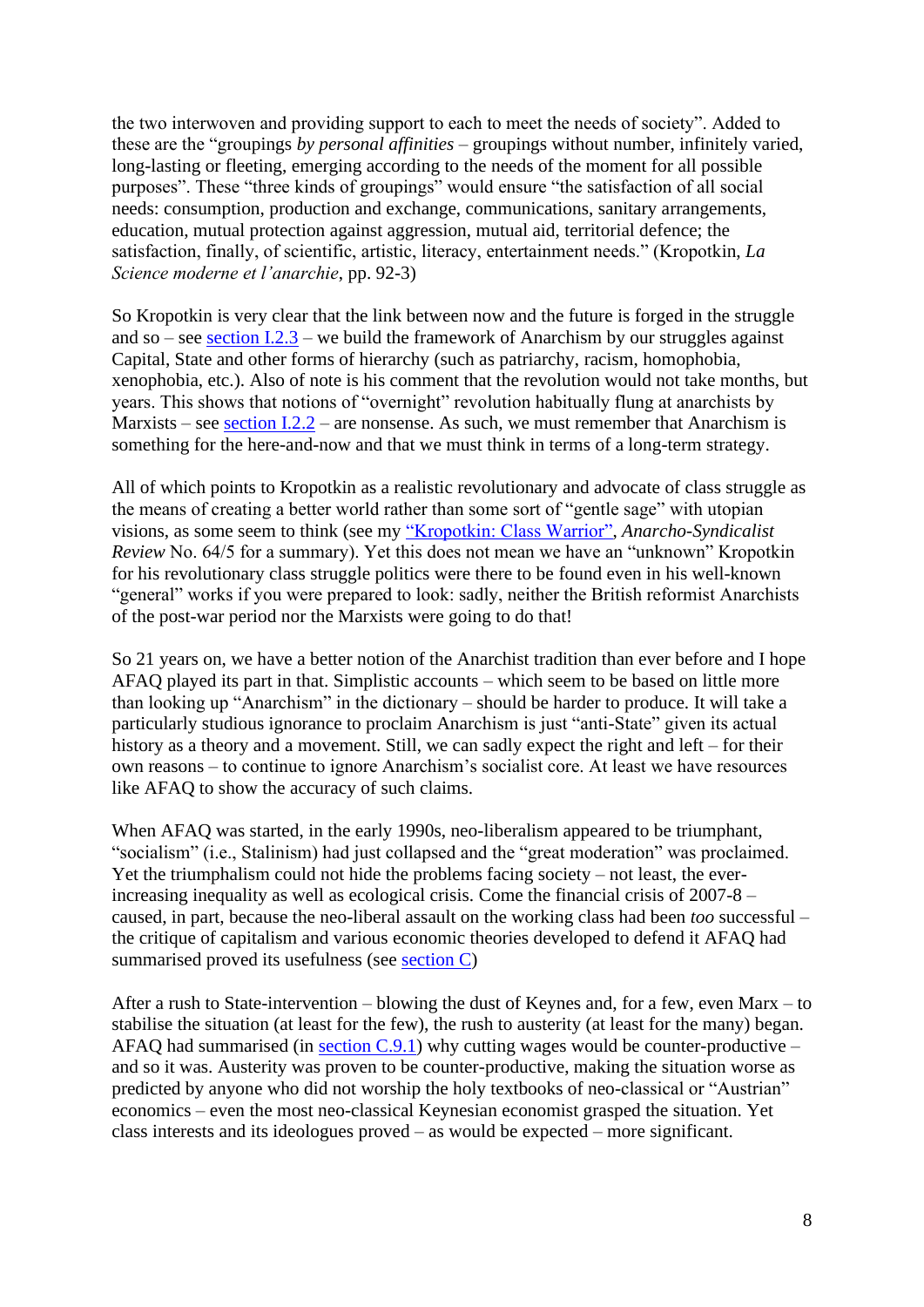In the UK, the Tories rushed to inflict austerity onto society and blamed a crisis caused by the elite on welfare provision for the many. Unlike in Greece and elsewhere in Europe, austerity was not imposed upon the government by the heavy hand of the EU but was embraced willingly – so killing off a recovery and stalling the economy for two years. When growth finally returned, austerity was proclaimed vindicated in spite of the critics being proven correct. Worse, it returned to trend growth without the higher growth usually associated with an exit from recession. Still, the utter failure of austerity did not stop Tory politicians in the UK proclaiming its necessity years later – while holding up austerity-struck Greece to warn against the horrors of not imposing austerity. Logic and reality will always come a distant last when defending the powers and the profits of the few. Little has changed since 1846 when Proudhon sarcastically noted:

"Political economy — that is, proprietary despotism — can never be in the wrong: it must be the proletariat." (*Property is Theft!*, p. 187)

The crisis produced popular resistance, although obviously not enough. Anarchists took part in these struggles against austerity. This caused some commentators problems – why were Anarchists protesting against governments seeking to reduce the State? Yet Anarchism has never been just anti-State (surely "property is theft" shows that?). We are against the State because it defends that property and theft, so using economic crisis to impose austerity is State activity simply as a weapon for the few against the many.

Anarchists do not side with the State against its subjects. Rather we fight with our fellow workers against attempts by governments to save capitalism by pushing the costs of so doing onto the general population. This does not mean we favour State welfare any more than any other State activity. Welfare, like the State itself, must be abolished *from below* by the many, not from above by the few seeking to increase their wealth and power (see [section J.5.15\)](../sectionJ.html#secj515). Similarly, the alternative to nationalisation (or bailouts) is not privatisation but rather *socialisation* – workers' control. As Kropotkin suggested, echoing Proudhon (*General Idea of the Revolution*, p. 151), there is a lack of imagination and class analysis in State socialism:

"Well, it is to increase the capital owned by the modern bourgeois States that the radicals and socialists are working today. They did not even bother to discuss – like English co-operators asked me one day – if there were no way to hand over the railways *directly* to the railway-workers' trade-unions, to free the enterprise from the yoke of the capitalist, instead of creating a new capitalist, even more dangerous than the bourgeois companies, the State." (Op. Cit., p. 325)

Needless to say, the much more extensive welfare State for the rich should be targeted for reduction and eventual elimination long before anything else is even considered for reform.

Such popular struggles against privatisation or austerity – against the decisions and actions of the State against its subjects, never forget – will build the confidence and organisations needed to *really* change things, to *really* reduce the authority of the State and win improvements in the here-and-now. Indeed, the UK anti-union laws show that our masters know this, know where *our* real power lies: not in Parliament but in our workplaces and streets. This – direct action and solidarity – is what creates the possibility for revolution.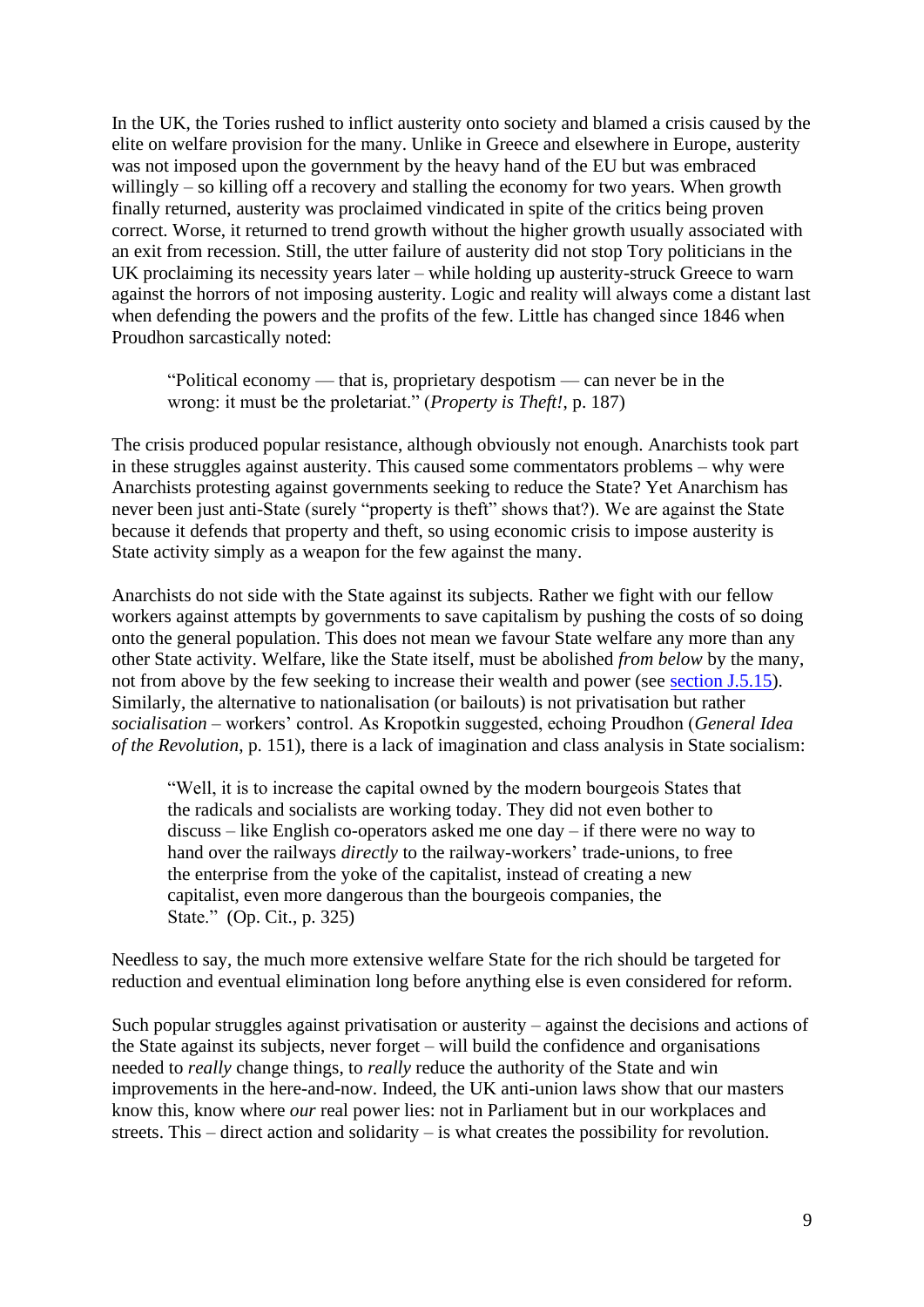Neo-liberalism has singularly failed in terms of the promises it made ("trickle down," its antiunion arguments, productivity growth has trended down since the 1980s, the private profiteering associated with previously nationalised industries, etc., etc., etc.) – however, it did make the rich richer, its usually unstated goal, and all that can be forgiven and forgotten. However, its limitations are being felt – it is in danger of so hollowing out society that capitalism itself is threatened. This is being reflected in the ballot box. As discussed in [section D.1,](../sectionD.html#secd1) we may be at one of those points where, thanks to popular discontent and the pressing need to maintain the system, the State is used more to repair the damage that an inherently unstable capitalism inflicts on society than it is used to bolster the property and power of the few.

Yet we must never forget the nature of the State as an instrument of minority classes and that there are vested interests at work (see [section B.2\)](../sectionB.html#secb2). This means that leaving change to politicians will result in little improvement. We need an anti-parliamentary movement:

"We see in the incapacity of the statist socialist to understand the true historical problem of socialism a gross error of judgement [...] To tell the workers that they will be able to introduce the socialist system *while retaining the machine of the State* and only changing the men in power; to prevent, instead of aiding, the mind of the workers progressing towards *the search for new forms of life* that would be *their* own – that is in our eyes a historic mistake which borders on the criminal." (Kropotkin, Op. Cit., pp. 124-5)

The lesson of both the rise of social democracy at the end of the nineteenth and Bolshevik success in 1917 is that Anarchists need to organise to influence the class struggle, to present a real alternative both in terms of visions of tomorrow *and* how to win improvements today. The latter is more important in many ways for without that we will never be in a position to create the former: we will be an isolated sect complaining from the side-lines rather a key factor in moving society towards freedom. As 1917 shows, without an effective organised anarchist movement then others will take advantage of the situation – by using ideas and actions previously raised by Anarchists – for non-Anarchist ends.

The key, then, is to find positive areas to apply anarchist ideas, to encourage those subject to hierarchies to assert themselves and change themselves while changing their conditions. Only the struggle for freedom can make us able to live as free and equal individuals: that means we need be part of social struggle and self-organisation, in other words we need "Anarchy in Action" (see [section J\)](../sectionJ.html). Without that, Anarchy remains a dream – and the powers of State and Capital will continue to crush what little freedom we have. Resistance is fertile – and why direct action is always opposed by the authorities and their ideological shrills.

In 2017 it is clear we Anarchists have much to do. Time will tell if we are up to the challenge – but one thing is sure, as Kropotkin said only those who do nothing make no mistakes.

Iain McKay

## **An Anarchist FAQ**

[http:///www.anarchistfaq.org](http://www.anarchistfaq.org/)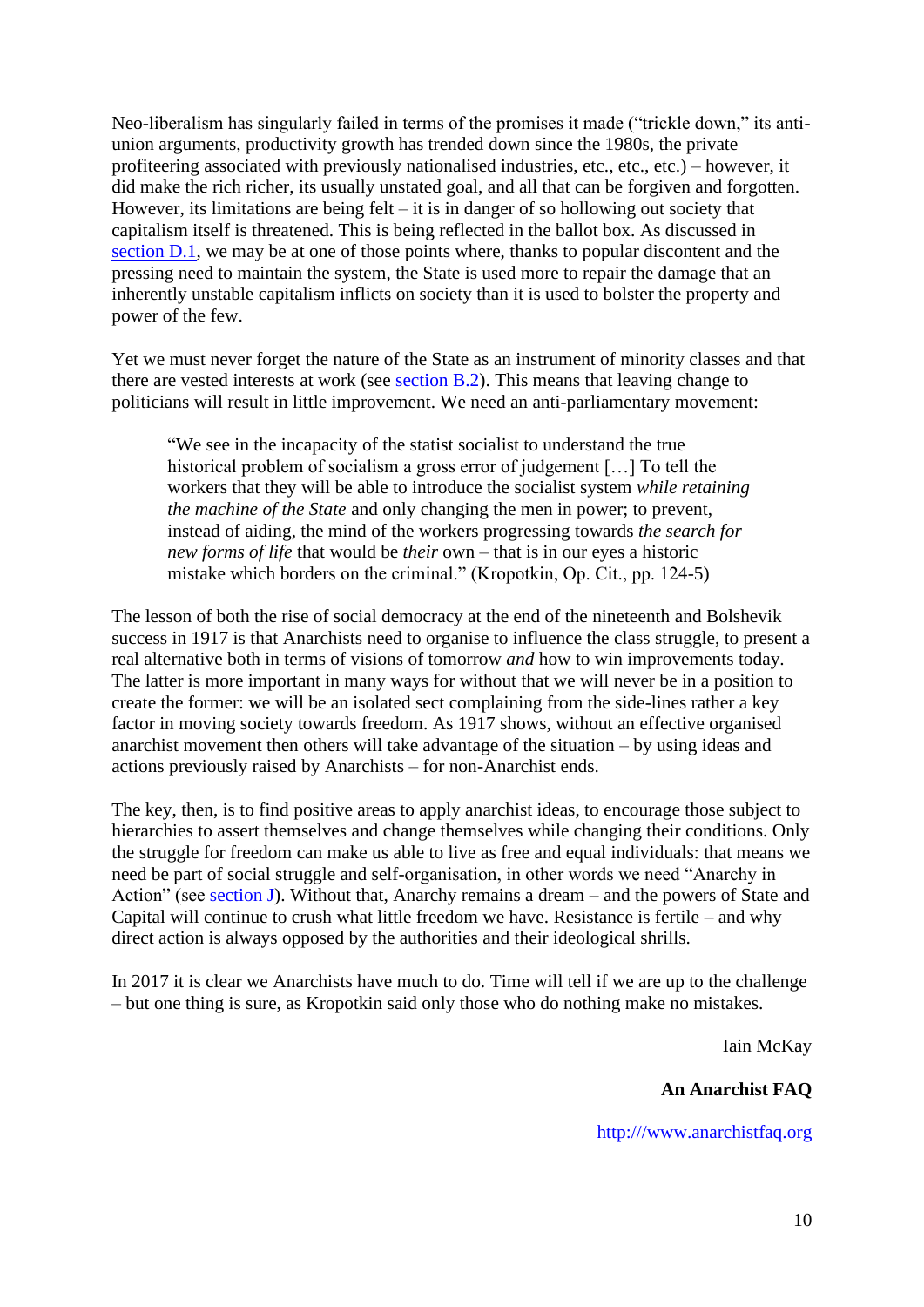## **An Anarchist FAQ after 20 years**

It is now 20 years since *An Anarchist FAQ* (AFAQ) was officially launched and six years since the core of it was completed (version 14.0). It has been published by AK Press as well as translated into numerous languages. It has been quoted and referenced by other works. So it has been a success – although when it was started I had no idea what it would end up like.

I am particularly happy that AK Press took the time and invested the resources to turn it into a book. Volume 1 of AFAQ (sections A to F plus the appendix on "The Symbols of Anarchy") was published in 2008 followed by volume 2 (sections H to J, slightly abridged) in 2012. Both volumes are impressive in both size and presentation – they look lovely.

Since then, though, there has been little done  $-$  a revision of an appendix about a laughingly bad Marxist anti-anarchist diatribe (more or less a copy of Hal Draper's equally bad *Two Souls of Socialism*). The unfinished appendix on the Russian Revolution remains so and the other appendices need to be revised. I hope to correct this by the 30<sup>th</sup> anniversary of AFAQ but no promises!

In my defence, I have been busy. Numerous other articles and reviews have been produced thanks to the work embodied into AFAQ and it has produced two other books: anthologies of Proudhon's and Kropotkin's works (*Property is Theft!* and *Direct Struggle Against Capital*, respectively). Both came about due to the research AFAQ needed – it showed that the picture we had of both key thinkers was not completely accurate. Both confirm the analysis of AFAQ on the nature of anarchism (i.e., libertarian *socialism*) and its history. Both would have been helpful in days-past when debating propertarians (right-wing "libertarians") and Marxists.

<span id="page-10-1"></span><span id="page-10-0"></span>Taking Proudhon, before *Property is Theft!* very little of his voluminous writings had been translated into English and much of his writings – particularly his journalism and polemics during the 1848 revolution – were unknown. We now have a better idea of his ideas and contribution to anarchism as well as allowing various false, but commonplace, assertions about his ideas to be refuted[.\[1\]](#page-18-0) Marx's claim that he advocated "Labour Notes" (i.e., pricing and payment by hours worked) was simply a baseless assertion made in the face of clear evidence in *System of Economic Contradictions* to the opposite (he advocated generalising "bills of exchange" as many commentators correctly noted)[.\[2\]](#page-18-1) *The Poverty of Philosophy* is, as Proudhon noted at the time, "the libel of one doctor Marx" and should be dismissed as "a tissue of crudities, slanders, falsifications, and plagiarism.["\[3\]](#page-18-2) Sadly, this deeply dishonest work has shaped our perception of Proudhon (even in the anarchist movement) but hopefully the real Proudhon – advocate of self-managed (market) socialism – will become better known[.\[4\]](#page-18-3)

<span id="page-10-4"></span><span id="page-10-3"></span><span id="page-10-2"></span>It also became clear that those who most loudly proclaimed their allegiance to Proudhon, namely Benjamin Tucker and other (but not all) individualist anarchists, were very selective in what they took from him. Proudhon's critique of wage-labour and corresponding advocacy of self-management and socialisation were lost on Tucker[.\[5\]](#page-19-0) Revolutionary anarchism is closer to Proudhon's ideas than those who claimed his mantle – but this championing of Proudhon by Tucker shaped how many viewed the Frenchman and yet another false image (albeit less false than the one Marx invented) was created.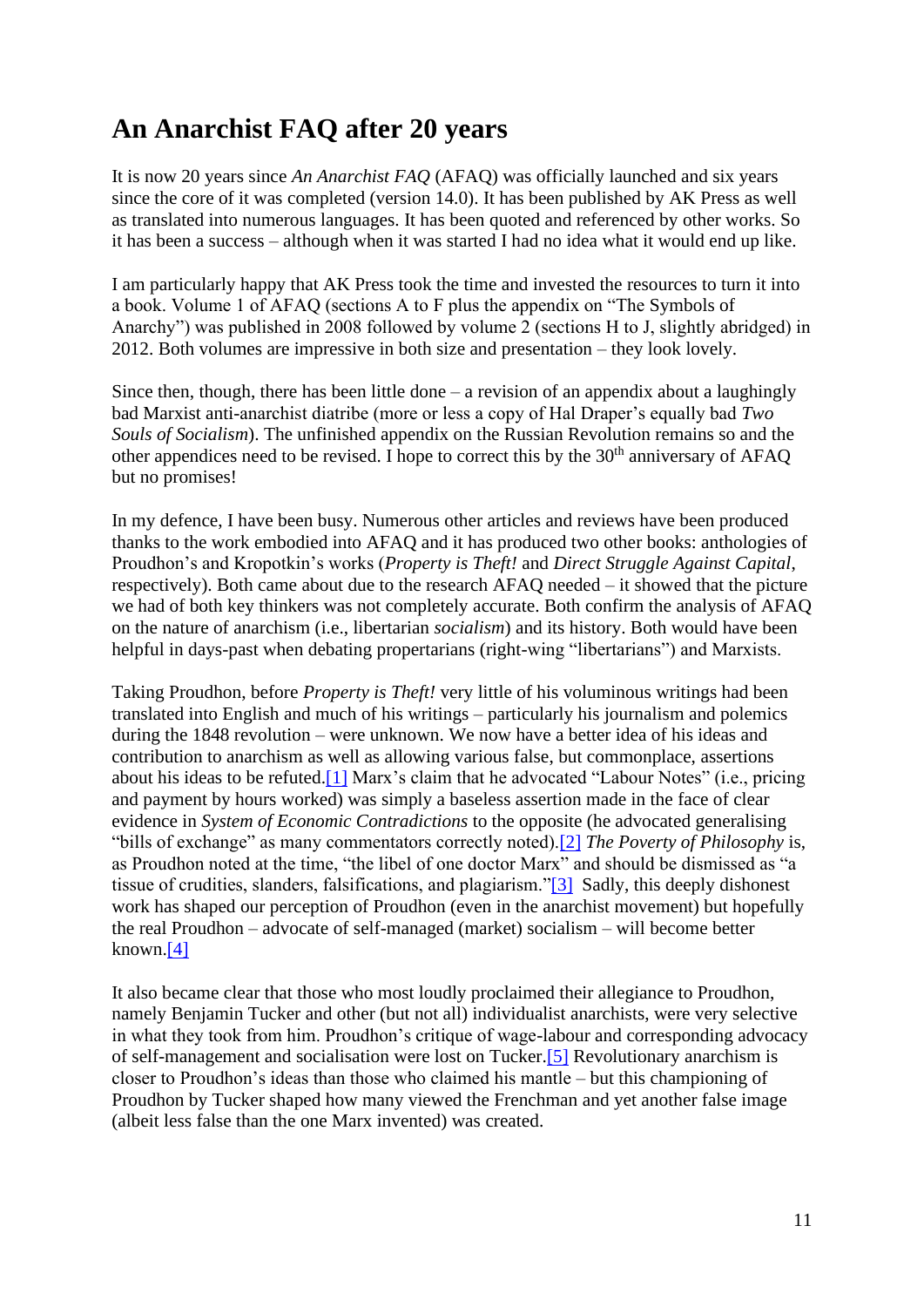Similarly with Kropotkin – while more of his writings were available in English, these were the more general introductions to anarchism and his "day-to-day" journalism in the anarchist press (particularly the French) was unknown. This gave a somewhat skewed impression of his ideas and helped those seeking to portray him as a utopian or reformist (whether Marxists or self-proclaimed anarchists). This was because while the key texts on *ends* were readily available, the texts on *means* were less so. This does not excuse those – like the reformist ("liberal") wing of British anarchism in the 1960s onwards (and who were readily echoed by Marxists) – who portrayed Kropotkin as anything other than the revolutionary, class struggle anarchist he was for even these general works included references to unions, strikes, insurrections and so forth. Moreover, Caroline Cahm's excellent book *Kropotkin and the Rise of Revolutionary Anarchism, 1872-1886* has shown this aspect of anarchism since 1989 – indeed, *Direct Struggle Against Capital* owes a great deal to her research in tracking down numerous key articles from Kropotkin's early journalism.

These two works also indicate another improvement over the past 20 years – the increase in good quality research on anarchism and anarchists. We have had Emma Goldman's papers published while AK Press has just started the publication of Errico Malatesta's *Collected Works*. Shawn Wilbur continues his sterling work making Proudhon accessible and, moreover, has translated Bakunin's *Collected Works* for PM Press. Nestor Makhno's writings and autobiographies are also available in English. To name just a few amongst a host of excellent histories of movements and individuals.

<span id="page-11-0"></span>All this is very welcome but more is needed – thinkers like Luigi Fabbri need their works available in English and key source materials (such as James Guillaume's *L'internationale: documents et souvenirs*) are also in need of translation. Even for figures like Kropotkin, a whole wealth of material in French, Russian and English which remains inaccessible and/or untranslated in archives.<sup>[6]</sup> However, such research and translation is time and resource consuming and few anarchists have much of either (being working class people in the main, we need to both earn a living and have a social life). Yet compared to where the movement was when AFAQ was started, we have seen significant progress. I hope that my work has helped this in some way. One thing is sure, AFAQ does save a lot of time because it can be referenced when the all-too-often myths about anarchism are raised (yet again!) by Marxists, propertarians and others.

As with any project, once it was completed I realised how I should have started. What is clear now is that the usual account of anarchism which starts in the distant past before discussing William Godwin and Max Stirner is not right. Regardless of their merits, neither of these people influenced the rise of anarchism as a theory or a movement. Indeed, both were discovered by a fully developed anarchist movement in the 1890s and, ironically, the only impact Stirner had in his lifetime was on Marx and what became Marxism (needless to say, Marx distorted Stirner's ideas just as much as he did Proudhon's or Bakunin's).

Anarchism developed in the context of the French workers' movement and so embodied the legacies of the French Revolution (and its "Anarchists") as well as the critique of liberalism and capitalism current within French radical circles. Proudhon's seminal *What is Property?* was not written in a social vacuum nor did his ideas develop without a social and intellectual context. Anarchism, then, was born in the context of the rising labour movement. It flows from the associationist ideas raised by French workers faced with industrialisation – that is, proletarianisation. They rejected the inequalities and hierarchies associated with the rise of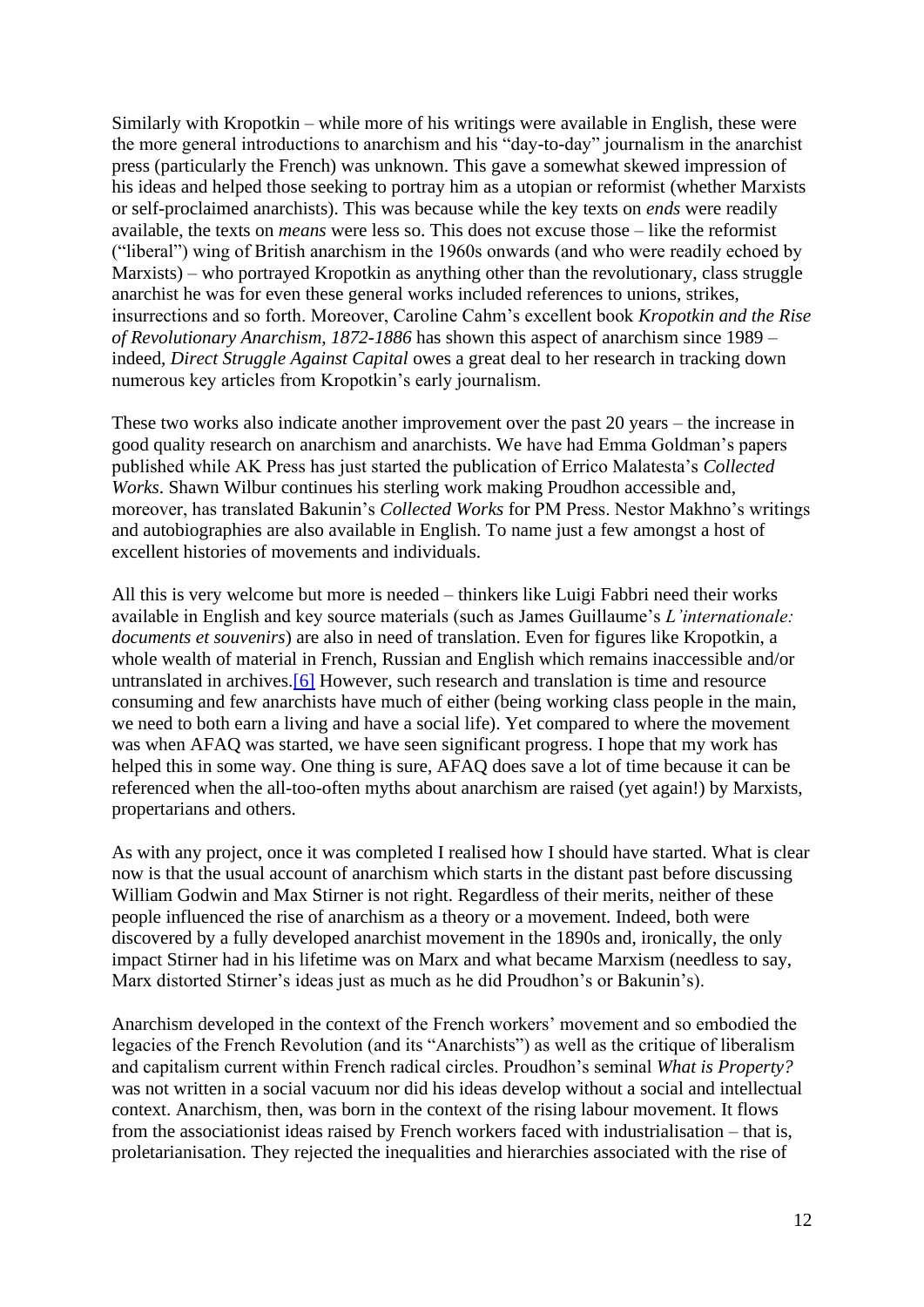capitalism as sought to apply democratic ideas within the workplace and so abolish wagelabour by association.

This reflected workers during the Great French Revolution about whom one building employer moaned, "by an absurd parody of the government, regard their work as their property, the building site as a Republic of which they are jointly citizens, and believe in consequence that it belongs to them to name their own bosses, their inspectors and arbitrarily to share out the work amongst themselves.["\[7\]](#page-19-2) Proudhon echoed this position repeatedly throughout his works:

<span id="page-12-1"></span><span id="page-12-0"></span>"Workers' Associations are the locus of a new principle and model of production that must replace present-day corporations [...] The principle that prevailed there, in place of that of employers and employees [...] is participation [...] There is mutuality, in fact, when in an industry, all the workers, instead of working for an owner who pays them and keeps their product, work for one another and thereby contribute to a common product from which they share the profit.["\[8\]](#page-19-3)

<span id="page-12-2"></span>Workers' self-management of production by means of associations has been a part of anarchism *from the start* (from *What is Property?*: "leaders [...] must be chosen from the workers by the workers themselves["\[9\]\)](#page-19-4) and any form of "anarchism" which rejects this in favour of factory fascism (wage-labour) is hardly libertarian.

<span id="page-12-3"></span>This means that the all-too-common notion of anarchism being a fusion (confusion!) of "socialism" (presumably Marxism) and liberalism is simply wrong. Anarchism is a school of socialism ("the no-government system of socialism", to quote Kropotkin<sup>[10]</sup>) and cut its teeth critiquing liberalism and the class-ridden, unequal and unfree society it was creating. It was then members of this well-defined movement who could look back at the likes of Godwin and popular movements note similarities between their ideas on the state, property, etc. and those which had arisen later and, crucially, independently of them. These pre-1840 thinkers and movements can be better described as anarchistic rather than anarchist as such.

This analysis of where anarchism comes from is relevant to current events. Take inequality, or more correctly the recognition within mainstream politics and journalism that massive inequality exists and is rising. When AFAQ was started, this was generally denied but now the recognition of reality is at least acknowledged and, often, deplored, by some of the elite (usually politicians seeking votes). The denials of reality could be surreal – I remember reading an edition of the *Economist* at the turn of the millennium which had editorialised that the  $20<sup>th</sup>$  century had shown Marx's predictions of a tiny minority of wealthy capitalists surrounded by a sea of impoverished proletarians to be false while, a few pages elsewhere, had a report on how inequality in America and elsewhere in the West had exploded so resulting in a few very wealthy people and the rest stagnating. The contradiction between ideology (faith) and reality (facts) could not have been more obvious – at least if you weren't the editors or a true believer in capitalism.

Perhaps needless to say, the reasons why this has happened have been much discussed but as it has been within a neo-classical framework it has not gotten very far. This is understandable as that ideology was developed precisely to rationalise and justify the inequalities of capitalism and not to explain them (see [section C\)](../sectionC.html). Taking an anarchist analysis (as first expounded by Proudhon before being taken up by Marx) it is easy to understand why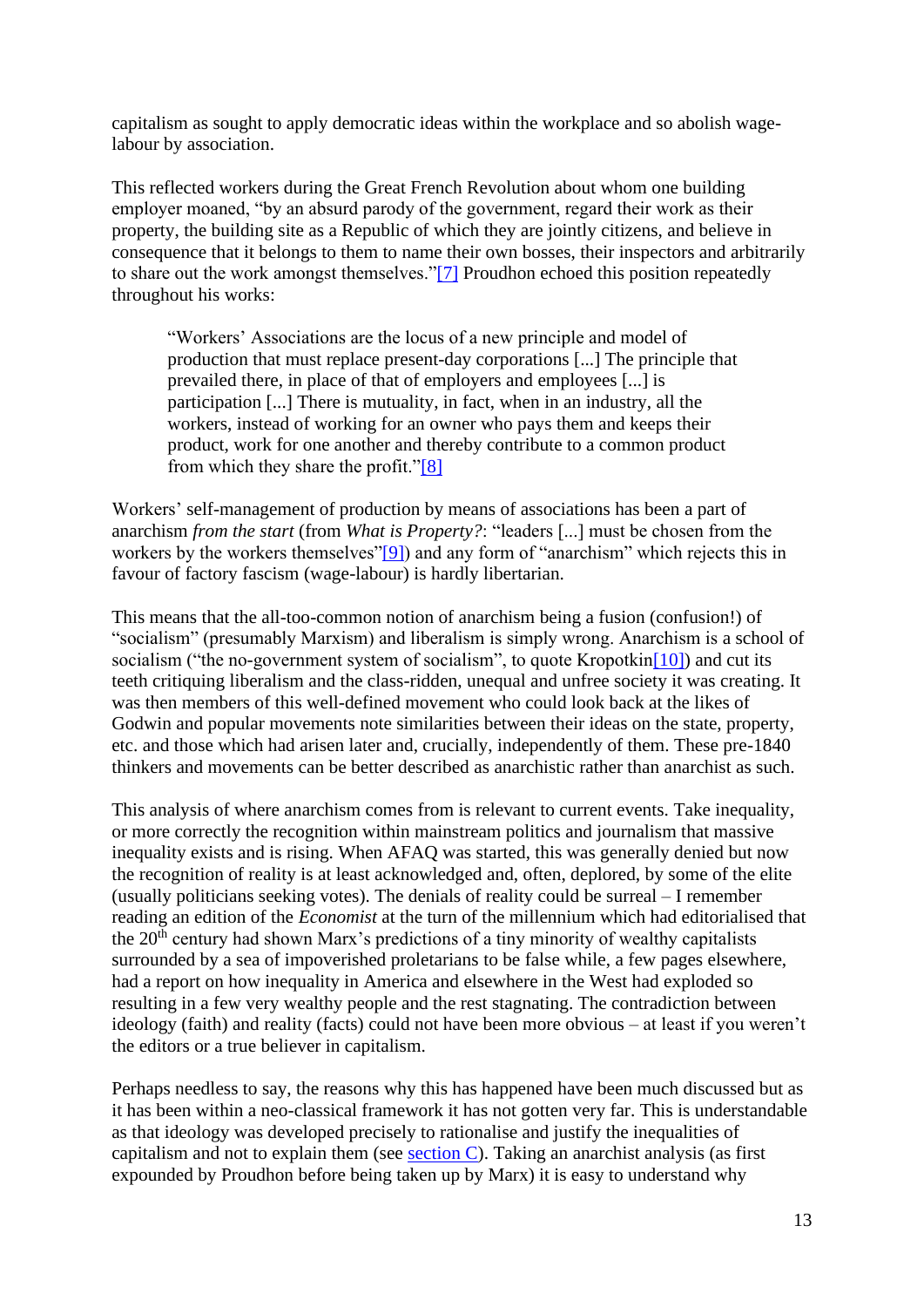inequality has expounded. As  $\frac{\text{section C.2}}{\text{of}}$  indicates, labour is exploited by capital and the former has been weakened over the last four decades by neo-liberalism (not least by increased state regulation of unions) and so workers cannot retain more of the value we produce as the product is monopolised by the owning class and senior management.

<span id="page-13-0"></span>This means, for example, that the exploding wages of CEOs is *not* an example of "market failure" as some claim but rather an expression of how the capitalist market *is meant to work*[.\[11\]](#page-19-6) Which all flows back to where anarchism came from, namely the (French) workers' movement, and what it was born fighting, namely a rising capitalism and its ideological expression of (classical) liberalism.

<span id="page-13-1"></span>Thus we find John Locke's *just-so* story justifying property results "by a tacit and voluntary consent" to "a disproportionate and unequal Possession of the Earth["\[12\]](#page-19-7) Yet any agreement between the owners and proletariat would favour the former and once the worker has consented to being under the authority of the wealthy then her labour and its product is no longer hers: "Thus the grass my horse has bit; the Turfs my Servant has cut; and the Ore I have digg'd… become my *Property*." The workers' labour "hath fixed my [the employer's] property" in both the product and common resources worked upon[.\[13\]](#page-19-8) Locke's defence of property as resting on labour becomes the means to derive the worker of the full product of her labou[r\[14\]](#page-19-9) – as intended.

<span id="page-13-3"></span><span id="page-13-2"></span>Compare this with anarchism. Proudhon's analysis brings him into conflict with Locke and the liberal tradition. Rejecting the notion that master-servant contracts were valid, he dismisses its basis of property in the person in a few words: "To tell a poor man that he has property because he has arms and legs, – that the hunger from which he suffers, and his power to sleep in the open air are his property, – is to play with words, and add insult to injury." Property, then, is solely material things – land, workplaces, etc. – and their monopolisation results in authoritarian relationships. To "recognise the right of territorial property is to give up labour, since it is to relinquish the means of labour", which results in the worker having "sold and surrendered his liberty" to the proprietor. This alienation of liberty is the means by which exploitation happens. Whoever "labours becomes a proprietor" of his product but by that Proudhon did "not mean simply (as do our hypocritical economists)" – and Locke – the "proprietor of his allowance, his salary, his wages" but "proprietor of the value which he creates, and by which the master alone profits." Locke is also clearly the target for Proudhon's comment that "the horse […] and ox […] produce with us, but are not associated with us; we take their product, but do not share it with them. The animals and workers whom we employ hold the same relation to us.["\[15\]](#page-19-10)

<span id="page-13-6"></span><span id="page-13-5"></span><span id="page-13-4"></span>As noted, the rise in inequality is even acknowledged by those who helped create it. Thus we find the *Economist*[\[16\]](#page-19-11) admitting that "Liberalism depends on a belief in progress but, for many voters, progress is what happens to other people. While American GDP per person grew by 14% in 2001-15, median wages grew by only 2%." The journal also states that "liberals also need to restore social mobility and ensure that economic growth translates into rising wages" yet social mobility falling while inequality rises should be unsurprising (it is easier to climb a hill than a mountain) as is the awkward fact that the least "liberal" nations (continental Europe) have higher social mobility than the USA or UK ("liberal" nations). As for increasing wages, the neo-liberal agenda has been to regulate workers and our unions by anti-union laws to stop just that happening which makes a mockery of the claim that "[i]n the 1970s liberals concluded that the embrace of the state had become smothering and oppressive.["\[17\]](#page-19-12) It is not hard to conclude that for "liberals" state intervention against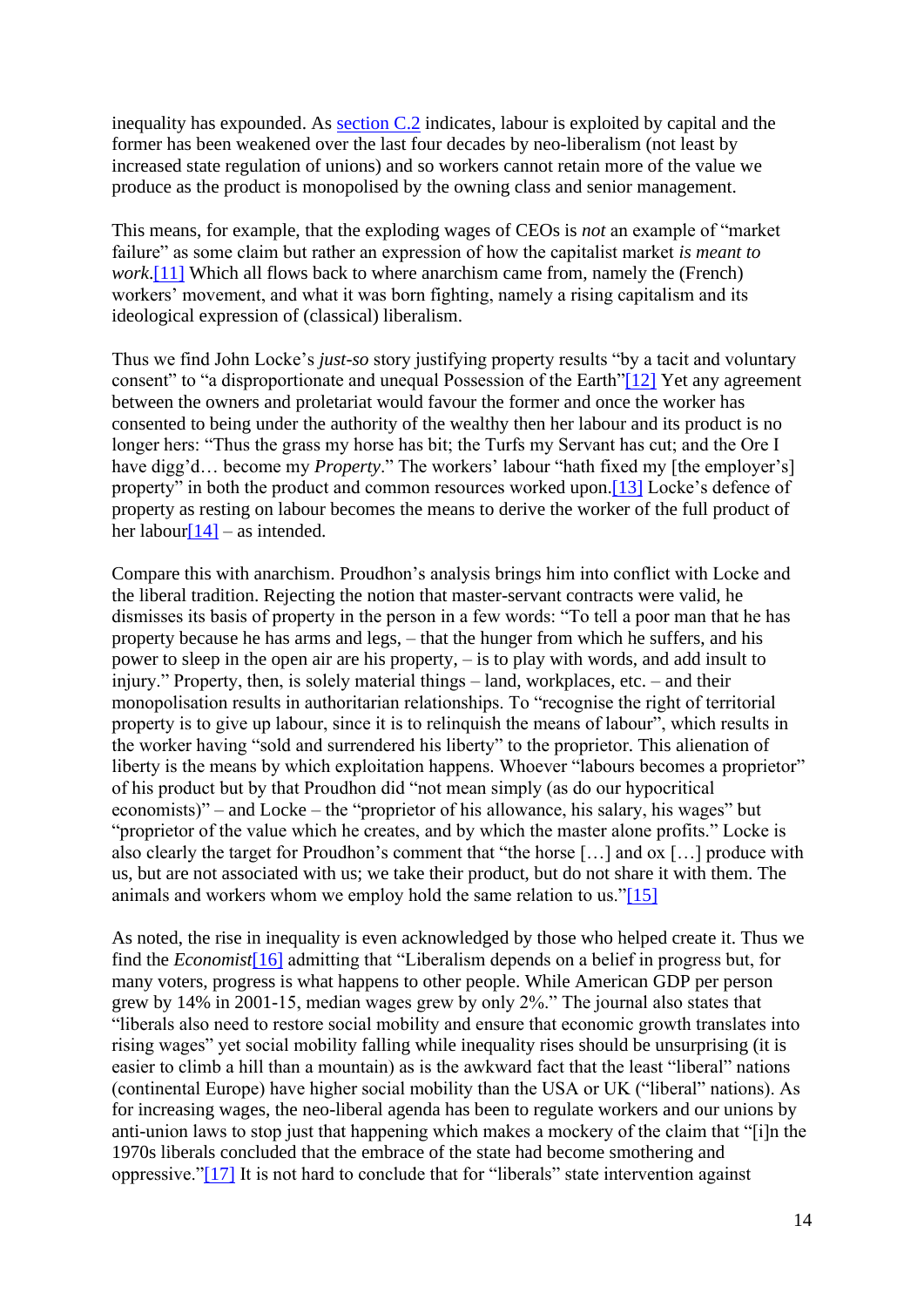workers is just normal – just like defence of capitalist property-rights is not oppressive. Rest assured, their solution to the problems caused by neo-liberalism is yet more neo-liberalism: "a relentless focus on dismantling privilege by battling special interests, exposing incumbent companies to competition and breaking down restrictive practices." Which was, as discussed in [section J.4.2,](../sectionJ.html#secj42) the rhetoric used to increase state regulation of unions which, in turn, produced all the evils the journal is bemoaning now and which are the opposite outcome to those promised to justify this onslaught on working people and our organisations.

We should not be surprised. Let us not forget that belief is defined as "an acceptance that something exists or is true, especially one without proof" (such as Locke's stories which underlie liberalism in all its forms, particularly propertarianism). Anarchists, however, prefer to study the facts and draw conclusions based on them. The facts of the last few decades clearly support Proudhon's analysis – rising productivity and level wages show that workers are exploited in production and allows the few to monopolise the gains derived from productivity increases. He also indicated in *System of Economic Contradictions* how the favoured "solution" of liberalism – more competition – resulted in monopolies (i.e., big companies) which meant that the amount of investment needed to enter the market was an objective barrier which, as well as reducing competition, turned the bulk of the population into wage-workers who have "sold their arms and parted with their liberty" to the few[.\[18\]](#page-19-13)

<span id="page-14-1"></span><span id="page-14-0"></span>Thus the social question remains fundamentally the same as when Proudhon took pen to paper. As is its answer: to end these social problems means ending master-servant relations within the workplace by means of association and abolishing the state that protects them by means of federalism. An account of anarchism which ignores all this would be a travesty and produce false picture of what anarchism is and *what counts as anarchist*[.\[19\]](#page-19-14) Sadly, this false picture still exists in academic and other works – based on little more than if someone calls themselves an anarchist then they are. Few (bar the propertarians who fail to recognise the oxymoronic nature of "anarcho"-capitalism) would tolerate adding Nazism to accounts of socialism based on them having "socialist" in their party name – but even this low bar seems to be considered too high for some when it comes to discussing anarchism!

AFAQ was started in the early 1990s, just after the collapse of Stalinism ("socialism" or "communism") and the corresponding triumphalism of neo-liberals. Japanese-style corporate capitalism was in its "lost decade" and neo-liberalism was being accepted as "commonsense" within the leadership of the "official" opposition (the British Labour Party and its equivalents elsewhere). Yet within ten years, we had the bursting of the dot com bubble and a deep crisis in East-Asia. The latter saw economies previously praised by advocates of capitalism as being a heaven of "free-market" policies become, overnight, statist nightmares. Such is the power of ideology.

Then came the crisis of 2007-8, a crisis caused by neo-liberal policies which – incredible as it may seem – became the means of imposing more of said policies in the name of "Austerity". The Tories in the UK were particularly good (if that is the right word!) at turning a crisis caused by the 1% and their favoured policies into one apparently caused by New Labour not letting single mothers starve. While the narrative of the crisis turned the facts on their head, they could not stop the policies being implemented dragging out the crisis and turning it into the slowest recovery on record. So the financial crisis showed the bankruptcy of neoclassical economics in two senses. First, mainstream economists did not predict it (while post-Keynesian economists did). Second, the notion of "expansionary austerity" was tried and proven to be as nonsensical as even the mainstream ("bastard") Keynesians predicted.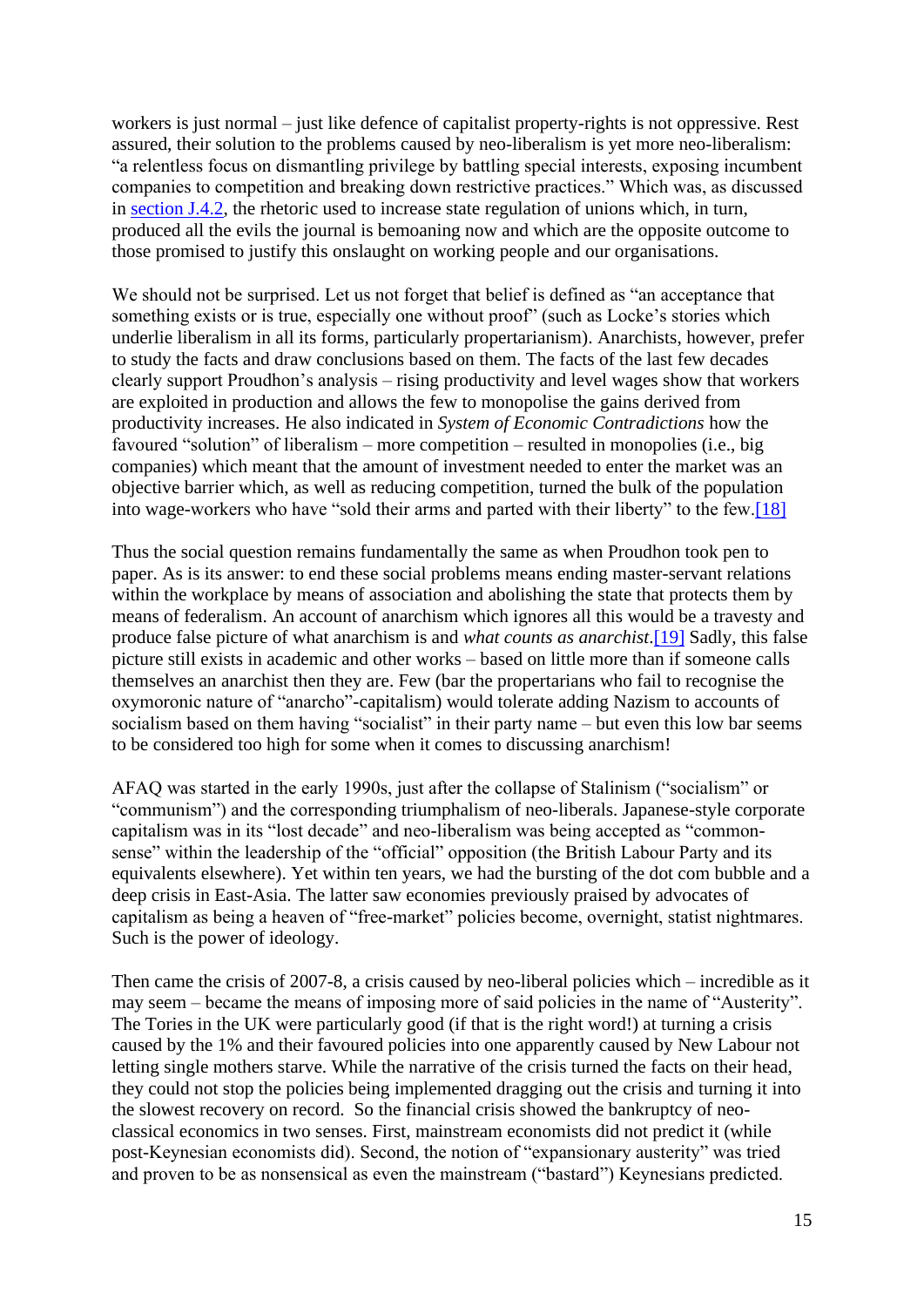This resulted in a downward spiral whenever it was tried – whether Greece or the UK (so confirming [section C.9](../sectionC.html#secc9) of AFAQ). However, the critics being proven correct was not considered good enough and so when growth – finally! – returned to the UK, the architects of this harmful policy were proclaimed by the much of mainstream press (including the *Financial Times*) to have been vindicated! Why? Simply because, as with Milton Friedman (see [section C.8\)](../sectionC.html#secc8), the Tories made the rich richer and skewed state intervention even further towards the few[.\[20\]](#page-19-15)

<span id="page-15-0"></span>The global economic crisis rolls on – a classic example, as per <u>section C.7</u>, of a crisis caused by labour being too weak. We have seen the "traditional" left ride the wave of protest in many countries and divert it into parliamentarian avenues – were it quickly died. The example of Greece is the classic example with a left-wing anti-austerity party (Syriza) elected only for it to end up imposing even more stringent austerity measures than before. This confirmed our analysis in [section J.2](../sectionJ.html#secj2) of AFAQ on why anarchists reject electioneering and support direct action. The pressures on left-wing governments from big business and capital, the willingness the state bureaucracy (the civil service, etc.) to frustrate the policies and decisions of popularly elected governments, all played their role even without the years of campaigning for votes which have traditionally watered-down radical parties long before they achieve office (but not *real* power). Still, we are sure the true-believers will proclaim that *next* time they will not make the same mistakes as the Social Democrats, the Greens, and now Syriza. And state socialists call anarchists utopians…

So while proclaiming itself "Scientific Socialism" (an expression, like so much of Marxism, appropriated from Proudhon), it adherents seem wonderfully immune from learning from experience. Marxism continues, albeit in smaller numbers, to put countless numbers off socialism by presenting the cure (socialism) as being worse than the disease (capitalism). This may explain why Marxists so regularly distort anarchist ideas – if Marxism were so robust they would have no need to invent nonsense about anarchism. Yet they do – and [section H.2](../sectionH.html#sech2) continues to be of use in replying to them. It may also explain why some Marxists prefer to invoke the Spanish Revolution than the Russian (understandably given how bad Lenin's regime was!) or seek to associate their ideology with far more appealing forms of socialism (such as syndicalism $[21]$ ). Again, AFAQ is there to show the flaws in such attempts – and to show that much of what passes for "Marxism" was first expounded by anarchist[s\[22\]](#page-19-17) but without the authoritarian and metaphysical baggage.

<span id="page-15-2"></span><span id="page-15-1"></span>Anarchists have long critiqued state socialism but on the assumption (sometimes unstated or mentioned in passing) that we were the genuine socialists. The logic is simple enough – the state is a hierarchical body and so based on inequality and so state socialism violated socialist principles (namely, equality) and could not, therefore, produce a socialist society. This was based on empirical evidence which shows that states developed to impose minority rule and the conclusion that, as a result, it cannot be used to end it. As Proudhon argued:

<span id="page-15-3"></span>"And who benefits from this regime of unity? The people? No, the upper classes […] Unity, today and since 1815, is quite simply a form of bourgeois exploitation under the protection of bayonets. Yes, political unity, in the great States, is bourgeois: the positions which it creates, the intrigues which it causes, the influences which it cherishes, all that is bourgeois and goes to the bourgeois.["\[23\]](#page-19-18)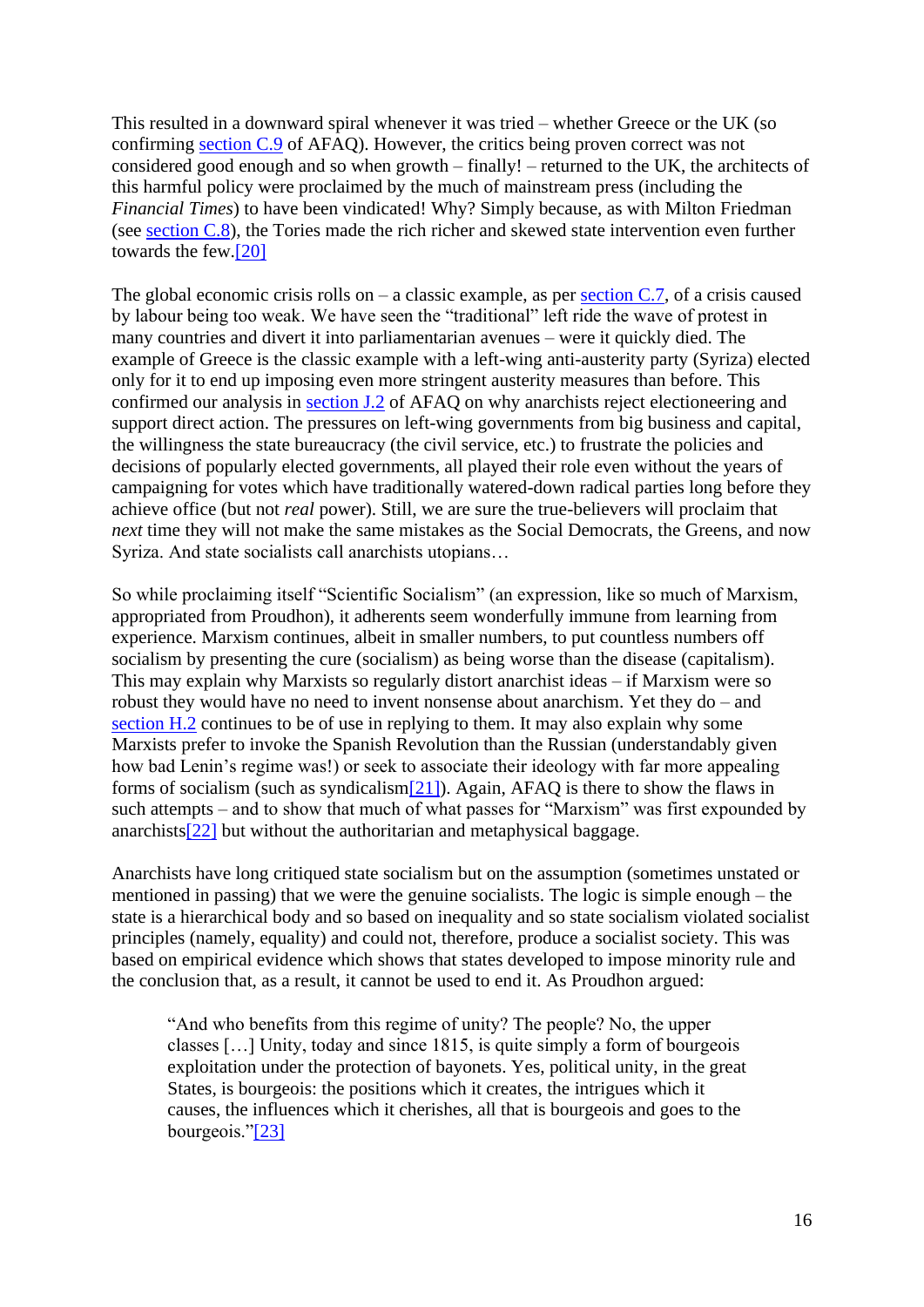<span id="page-16-1"></span><span id="page-16-0"></span>Even if we smash the existing state and replace it with a new one (marked, like all states, by centralisation and hierarchy, even an elected one) then it will just reproduce a new class system (this is a major theme of [section H\)](../sectionH.html). The centralised, hierarchical, state is "the cornerstone of bourgeois despotism and exploitation["\[24\]](#page-20-0) and "nothing resembles a monarchy more than a unitarian republic [*république unitaire*].["\[25\]](#page-20-1) It would be wishful thinking to conclude that an institutional structure so well suited to minority rule could produce a classless society and, as the Bolshevik regime showed [\(section H.6\)](../sectionH.html#sech6), we anarchists were proven correct.

Yet with Leninism and Social-Democracy becoming so dominant, anarchists often stopped calling themselves socialists or communists in order to distance themselves (understandably!) from both. If most people understood "communism" to be the Soviet Union then talking about a libertarian, or free, communism may be confusing. Similarly, if "socialism" meant centralisation and nationalisation (rather than federalism and workers' self-management) or slowly making capitalism slightly better (rather than replacing it with something better) then it is understandable that some anarchists would drop the term. Simply put the anarchist vision of socialism was at odds with what most people considered it to mean:

<span id="page-16-2"></span>"socialism is... the extinction of poverty, the elimination of capitalism and of wage labour, the transformation of property, the decentralisation of government, the organisation of universal suffrage, the effective and direct sovereignty of the workers, the balance of economic forces, the substitution of the contractual regime for the legal regime, etc., etc." $[26]$ 

Sadly, some took anti-statism as the defining characteristic of anarchism and forgot the underlying assumption of socialism. AFAQ showed that this was not the case. It also debunked the nonsense of "anarcho"-capitalism (in  $section F$ ) and subsequent research has shown that the notion of a non-socialist "anarchism" is at odds with the history of anarchism as both a theory and a movement. Even the individualist anarchists – who were the closest to classical liberalism – rejected capitalist property-rights and recognised that capitalism exploited the worker (see [section G\)](../sectionG.html). Ignoring this Proudhon-influenced analysis and the rough equality its advocate's expected it to produce results in something very much at odds with their aspirations. However, "anarcho"-capitalists are, as when AFAQ was started, just an annoyance for a few zealots on the internet and some academics funded by propertarian "think-tanks" or wealthy backers does not equate to a movement – particularly given the obvious theoretical contradiction between claiming to be "libertarian" while supporting *authoritarian* social relationships (namely, private hierarchies – [section B.1\)](../sectionB.html#secb1). As Kropotkin summarised:

"They understand that, as they live amidst *sociable* creatures, such as men are, they never would free themselves if they tried to free *themselves alone*, individually, without taking the others into account. To have the individual free, they must strive to constitute *a society of equals*, wherein *every one* would be possessed of *equal rights* to the treasuries of knowledge and to the immense wealth accumulated by mankind and its civilisation, *wherein nobody should be compelled to sell his labour* (and consequently, to a certain degree, his personality) to those who intend to exploit him.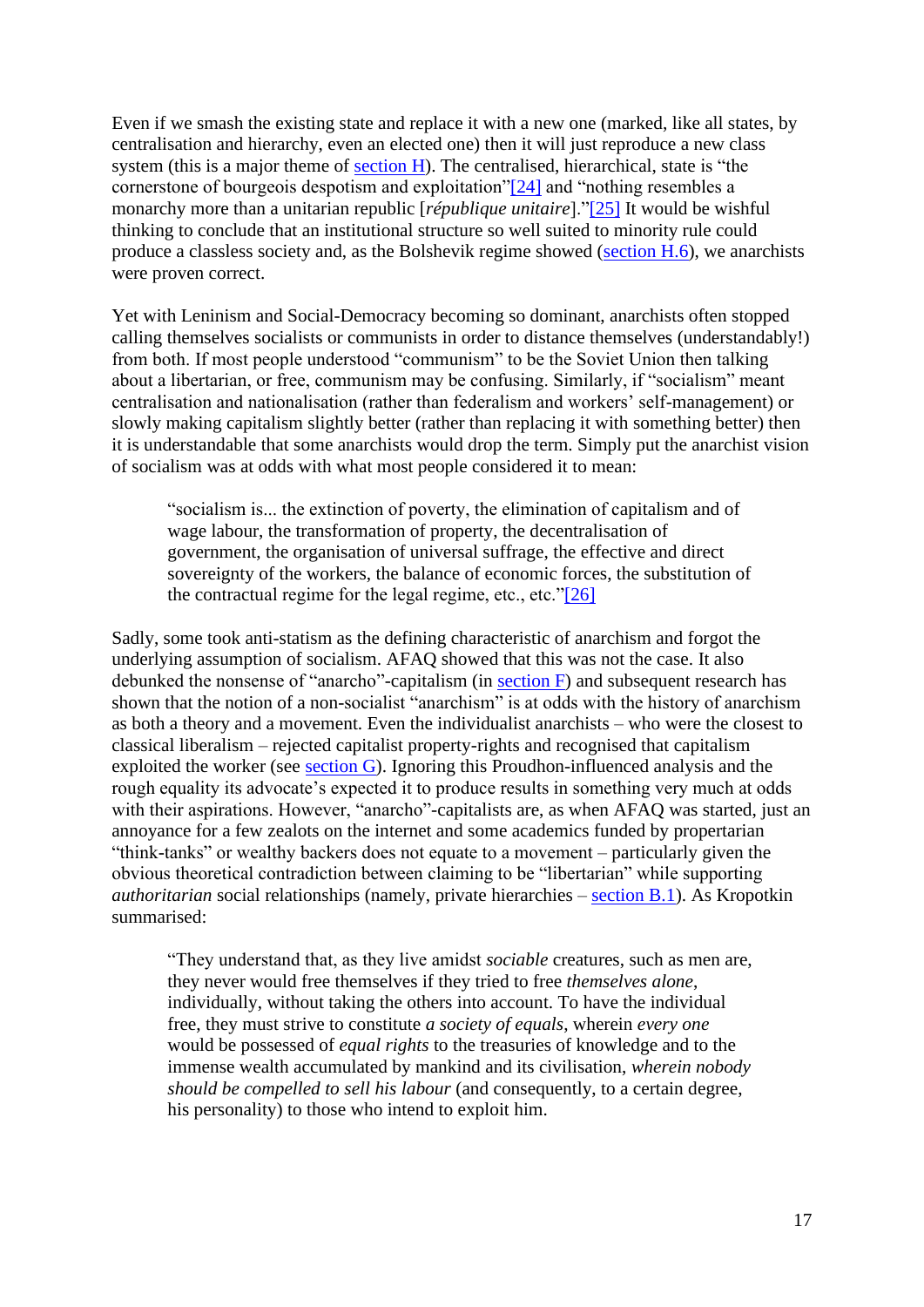"This is why Anarchy necessarily is *Communist*, why it was born amidst the international Socialist movement, and why an individualist, if he intends to remain Individualist, cannot be an Anarchist.

"He who intends to retain *for himself* the monopoly of any piece of land or property, or any other portion of the social wealth, *will be bound to look for some authority* which could guarantee to him possession of this piece of land, or this portion of the modern machinery  $\hat{a}\hat{\epsilon}$  so as to enable him to compel others to work for him.

<span id="page-17-0"></span>"Either the individual will join a society of which all the members own, all together, such a territory, such machinery, such roads, and so on, and utilise them for the life of all  $\hat{a} \in \hat{a}$  *and then he will be a Communist*; or he will apply to some sort of authority, placed above society, and obtain from it the right of taking, for his *own exclusive and permanent use*, such a portion of the territory or the social wealth. *And then he will NOT be an Anarchist: he will be an authoritarian*.["\[27\]](#page-20-3)

Hopefully academics will do their research and start to exclude "anarcho"-capitalism from accounts of anarchism and start to note how right-wing "libertarians" have twisted the meaning of the word in order to defend various *private* authoritarian social relationships (not least those associated with property). Sadly, given the quality of most works on anarchism, this hope may be unfilled – but at least AFAQ exists to show those interested what anarchism really stands for.

Still, there seems to be an improvement within academic circles – perhaps because there has been an increase in anarchist academics? This can be seen by many important works which have increased our understanding of both anarchist thinkers and movements and which have been published, often by AK Press, in cheaper editions. So in terms of serious research, anarchism is being better served than was often the case in the past – myths are being debunked and I hope AFAQ has played its part in that.

Yet theory without practice is of little use and producing accurate accounts of past anarchists and movements, while important, does not bring anarchy closer. Twenty years is a long time and there is still no sign of the social revolution – although social revolts continue aplenty! Does this mean AFAQ was a waste of time? Far from it! To think that misunderstands what anarchism is – it is not a vision of a "perfect" society but rather a movement aiming to change the world for the better. Sometimes our resistance – like the class struggle it is part of  $-$  is small-scale, invisible, securing minor victories or just slowing down the decisions of the powerful (whether the state or the boss). Sometimes our resistance explodes into the public and the revolt becomes newsworthy. Regardless of the size of activity, anarchists work today to make the world a bit more libertarian. As Kropotkin put it:

"Anarchists are thus forced to work without respite and without delay […]

"They must reaffirm the main philosophical cornerstones of Anarchy. They must incorporate scientific methods, for these will help to reshape ideas: the myths of history will be debunked, along with those of social economy and philosophy […]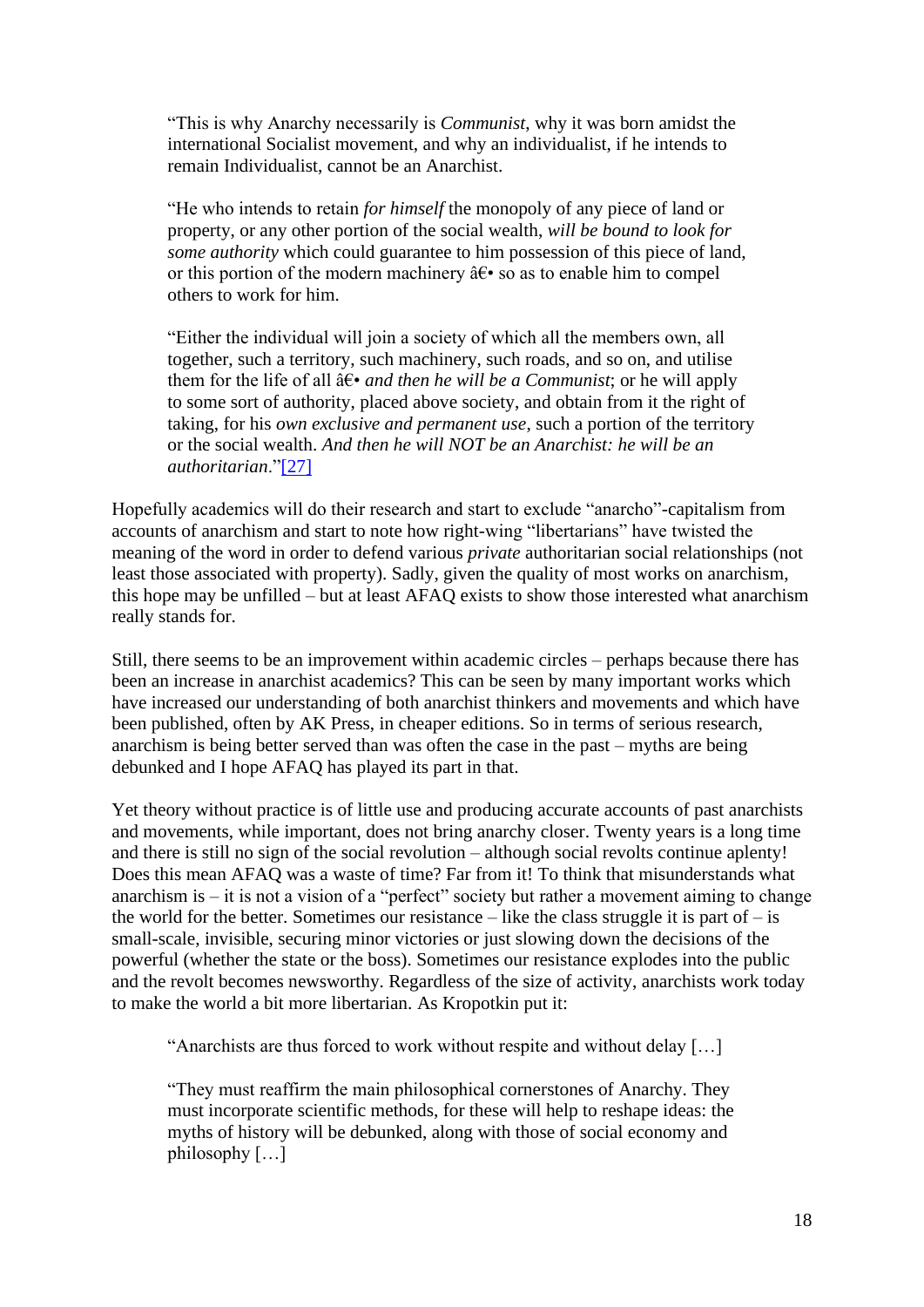"They must participate in the daily struggle against oppression and prejudice in order to maintain a spirit of revolt everywhere people feel oppressed and possess the courage to rise up.

"They must thwart the clever machinations of all those parties who were once allies but who now are hostile, who seek now to divert onto authoritarian paths those movements which were originally spawned in revolt against the oppression of Capital and State.

"And finally […] they have to find, within the practice of life itself and indeed working through their own experiences, new ways in which social formations can be organised, be they centred on work, community or region, and how these might emerge in a liberated society, freed from the authority of governments and those who would subject us to poverty and hunger.["\[28\]](#page-20-4)

If AFAQ has helped some people to join the struggle, to defend and extend what freedoms we have, to combat inequality in wealth and power, then it has been a worthwhile project even if an anarchist society remains an inspiration rather than a reality. It has brought that society a bit closer by showing the world what anarchism actually is, by debunking myths, by showing that there is an alternative and how the struggles of today create it to some degree.

For never forget that we create the new world when we resist the old. Even today we have the choice of acting in a libertarian manner or in an authoritarian one: we can organise with our fellow workers to resist the oppression and exploitation of our bosses – or be servile, know our place and grumble over low wages; we can resist the decisions of politicians by organising our communities – or wait quietly for four years to vote for the lesser evil; we can take to the streets in protest at the murderous results of racism – or just turn the channel and hope you will remain unaffected; we can struggle against patriarchy – or remain quiet; we can fight to ensure everyone can be themselves – or acquiesce to "popular" prejudices; we can encourage co-operative alternatives to wage-labour, landlordism and officialdom – or quietly consume while muttering about being ripped off.

Choose!

<span id="page-18-4"></span>Iain McKay

## **End Notes**

<span id="page-18-0"></span>[\[1\]](#page-10-0) See my *["Proudhon on Race and the Civil War: Neither Washington nor Richmond"](https://anarchism.pageabode.com/?p=766)*, **Anarcho-Syndicalist Review**, No. 60

<span id="page-18-1"></span>[\[2\]](#page-10-1) See my *"Proudhon's constituted value and the myth of labour notes"*, **Anarchist Studies**, forthcoming 2017. [now published: *["Proudhon's Constituted Value and the Myth of Labour](https://anarchism.pageabode.com/?p=1028)  [Notes"](https://anarchism.pageabode.com/?p=1028)*, **Anarchist Studies**, vol. 25, No. 1]

<span id="page-18-2"></span>[\[3\]](#page-10-2) **Correspondance** (Paris: Lacroix, 1875) II: 267-8

<span id="page-18-3"></span>[\[4\]](#page-10-3) See my *["Laying the Foundations: Proudhon's Contribution to Anarchist Economics"](https://anarchism.pageabode.com/?p=603)*, **Accumulation of Freedom: Writings on Anarchist Economics**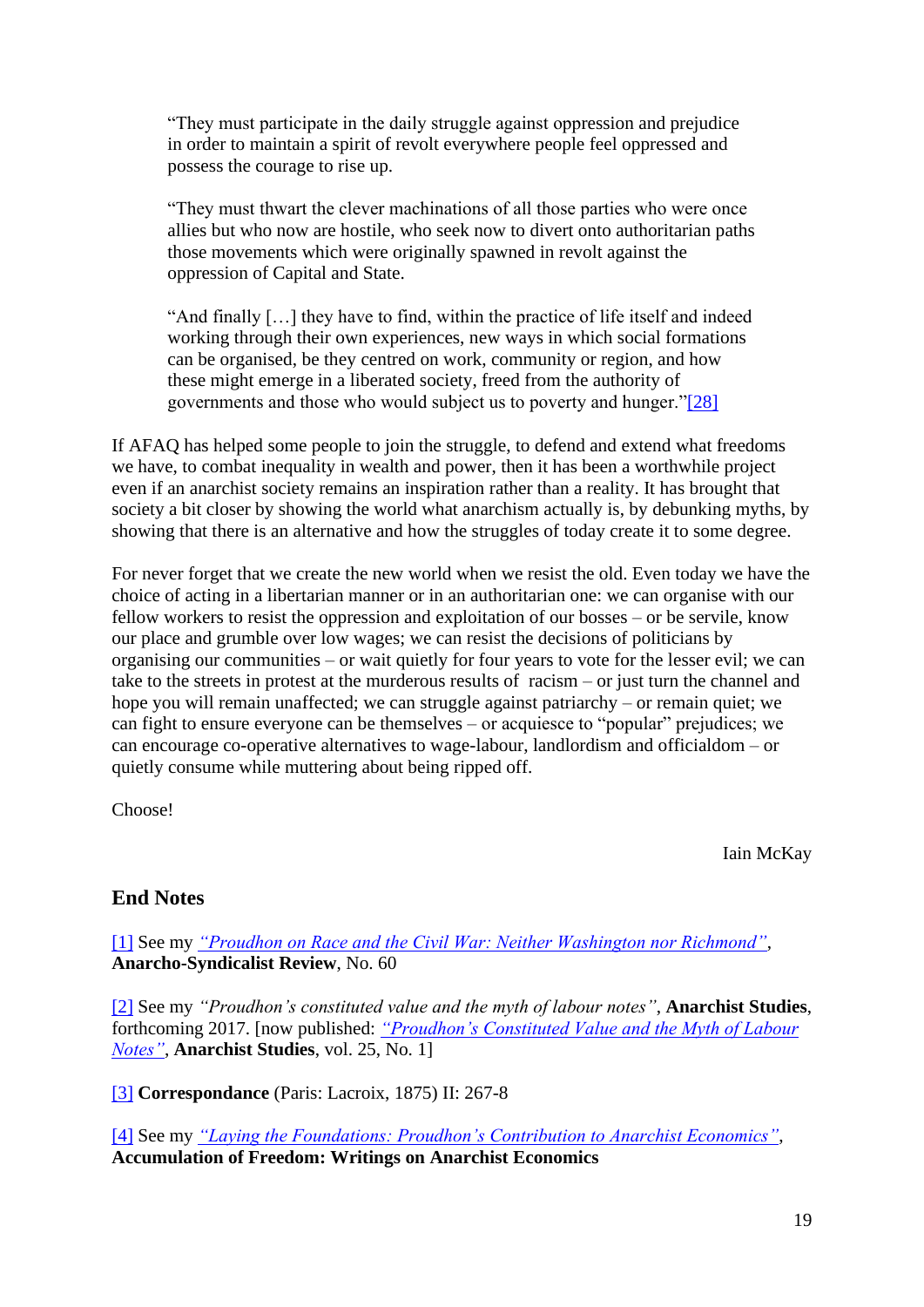(Oakland/Edinburgh/Baltimore: AK Press, 2012), Anthony J. Nocella, Deric Shannon and John Asimakopoulos (Editors), 64-78

<span id="page-19-0"></span>[\[5\]](#page-10-4) See my *["Proudhon, Property and Possession"](https://anarchism.pageabode.com/?p=802)*, **Anarcho-Syndicalist Review**, No. 66

<span id="page-19-1"></span>[\[6\]](#page-11-0) See my *["Sages and movements: An incomplete Peter Kropotkin bibliography"](https://anarchism.pageabode.com/?p=795)*, **Anarchist Studies**, Vol. 22 No. 1 and *["Kropotkin, Woodcock and Les Temps Nouveaux"](https://anarchism.pageabode.com/?p=862)*, **Anarchist Studies**, Vol. 23. No. 1)

<span id="page-19-2"></span>[\[7\]](#page-12-0) quoted by Roger Magraw, **A History of the French Working Class** (Oxford/Cambridge: Blackwell, 1992) I: 24-25

<span id="page-19-3"></span>[\[8\]](#page-12-1) **Property is Theft! A Pierre-Joseph Proudhon Anthology**, 616

<span id="page-19-4"></span>[\[9\]](#page-12-2) Proudhon, **Op Cit.,** 119

<span id="page-19-5"></span>[\[10\]](#page-12-3) **Anarchism: A Collection of Revolutionary Writings**, 46

<span id="page-19-6"></span>[\[11\]](#page-13-0) See my *["Pay Inequality: Where it comes from and what to do about it"](https://anarchism.pageabode.com/?p=586)*, **Anarcho-Syndicalist Review**, No. 58

<span id="page-19-7"></span>[\[12\]](#page-13-1) John Locke, **Two Treatises of Government** (Cambridge: Cambridge University Press, 2013), 302

<span id="page-19-8"></span>[\[13\]](#page-13-2) Locke, 289

<span id="page-19-9"></span>[\[14\]](#page-13-3) C. B Macpherson, **The Political Theory of Possessive Individualism: Hobbes to Locke** (Oxford: Oxford University Press, 1964), 214-5

<span id="page-19-10"></span>[\[15\]](#page-13-4) **Property is Theft!***,* 95, 106, 117, 114, 129

<span id="page-19-11"></span>[\[16\]](#page-13-5) *"The politics of anger"*, **The Economist**, July 2016

<span id="page-19-12"></span>[\[17\]](#page-13-6) See my *["Poor Adam Smith"](https://anarchism.pageabode.com/?p=917)*, **Anarcho-Syndicalist Review**, No. 66

<span id="page-19-13"></span>[\[18\]](#page-14-0) **Property is Theft!**, 212

<span id="page-19-14"></span>[\[19\]](#page-14-1) See my *"Anarchism in the 21st Century"*, **Anarcho-Syndicalist Review**, No. 67

<span id="page-19-15"></span>[\[20\]](#page-15-0) See my *["Boomtime in Poundland: Has Austerity Worked?"](https://anarchism.pageabode.com/?p=822)*, **Anarcho-Syndicalist Review,** No. 63

<span id="page-19-16"></span>[\[21\]](#page-15-1) See my *["Another View: Syndicalism, Anarchism and Marxism"](https://anarchism.pageabode.com/?p=650)*, **Anarchist Studies**, Vol. 20 No. 1 for one example.

<span id="page-19-17"></span>[\[22\]](#page-15-2) For a summary, see my *["Anarchist Theory: Use it or Lose it"](https://anarchism.pageabode.com/?p=587)*, **Anarcho-Syndicalist Review**, No. 57

<span id="page-19-18"></span>[\[23\]](#page-15-3) **La fédération et l'unité en Italie** (Paris: E. Dentu, 1862), 27-8